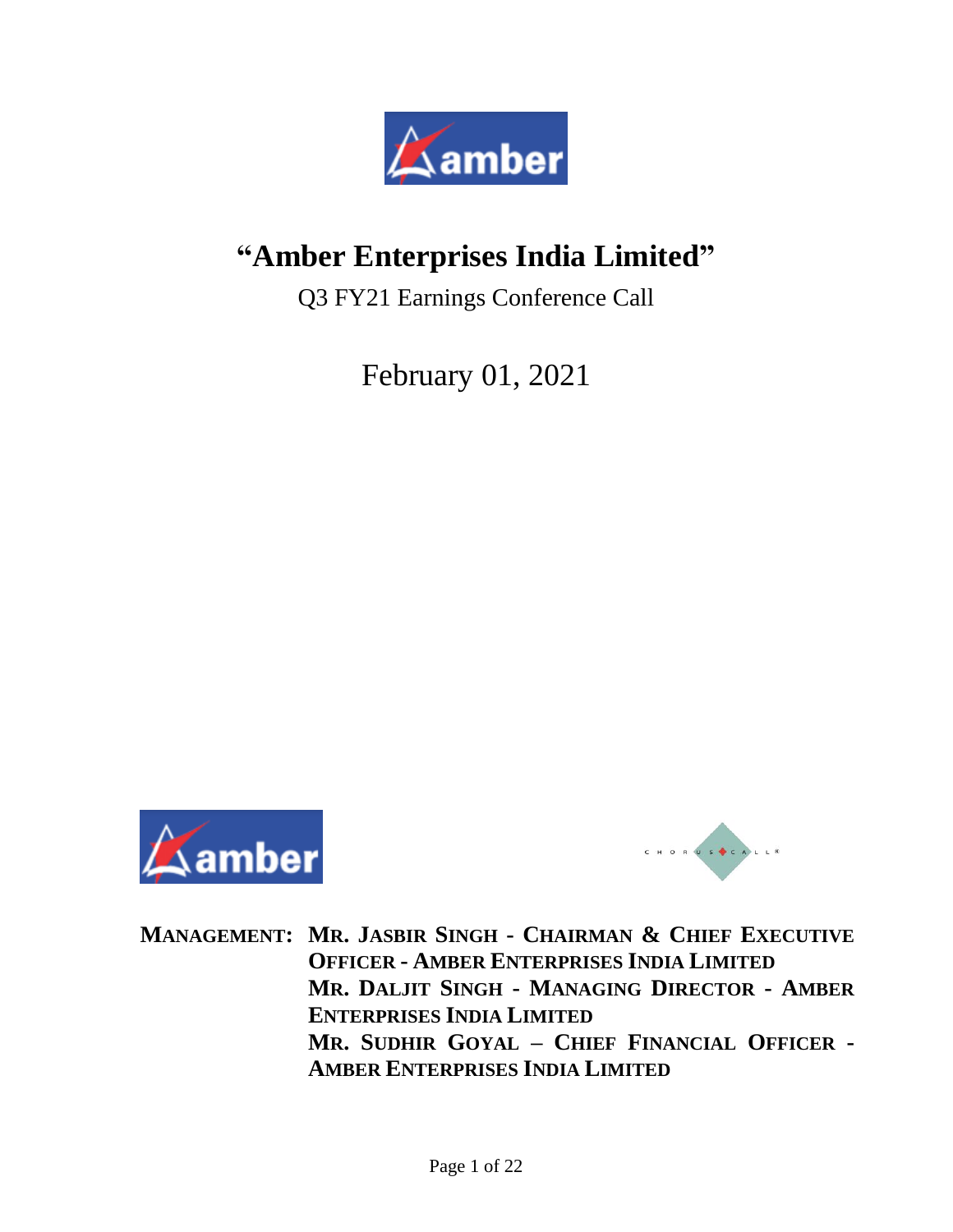

**Moderator:** Ladies and gentlemen, good day and welcome to the Amber Enterprises India Limited Q3 FY21 Earnings Conference Call. This conference call may contain forward-looking statements about the company, which are based on the beliefs, opinions, and expectations of the company as on date of this call. These statements are not the guarantees of future performance and involved risks and uncertainties that are difficult to predict. As a reminder, all participant lines will be in the listen-only mode and there will be an opportunity for you to ask questions after the presentation concludes. Should you need assistance during the conference call, please signal an operator by pressing '\*' then '0' on your touchtone phone. Please note that this conference is being recorded.

> I now hand the conference over to Mr. Jasbir Singh, Chairman and CEO, Amber Enterprises India Limited. Thank you and over to you Sir!

**Jasbir Singh:** Good morning everyone. First and foremost, I hope you all are keeping safe and healthy. On the call I am joined by Mr. Daljit Singh, Managing Director, Mr. Sudhir Goyal, CFO and Strategic Growth Advisors, our Investor Relations advisor.

> We have uploaded our result presentation on the exchanges, and I hope everybody had an opportunity to go through the same.

> I would open my remarks by giving a brief overview on the industry environment followed by business update and operational and financial performance highlights for Q3 and nine months FY21.

> The consumer durable industry has witnessed a positive momentum as consumers have identified the need to make their living spaces better one as they understand they will spend more time at home than outside even when the situation normalizes. People are opting for value added products that help them multitask and make their lives easier.

> The RAC industry which had witnessed demand uptick in the September quarter led by steady improvement in consumer sentiments continued its improvement trajectory in December quarter as well. The Q3 demand was also aided by strong festive season sales, retailers have adopted omni channel strategy to cater to consumer across channels, retailers are also offering affordable finance schemes, extended warrantees, same day installation services, which has helped to attract first time consumers.

The channel inventory at the end of December 2020 stood at normalized levels.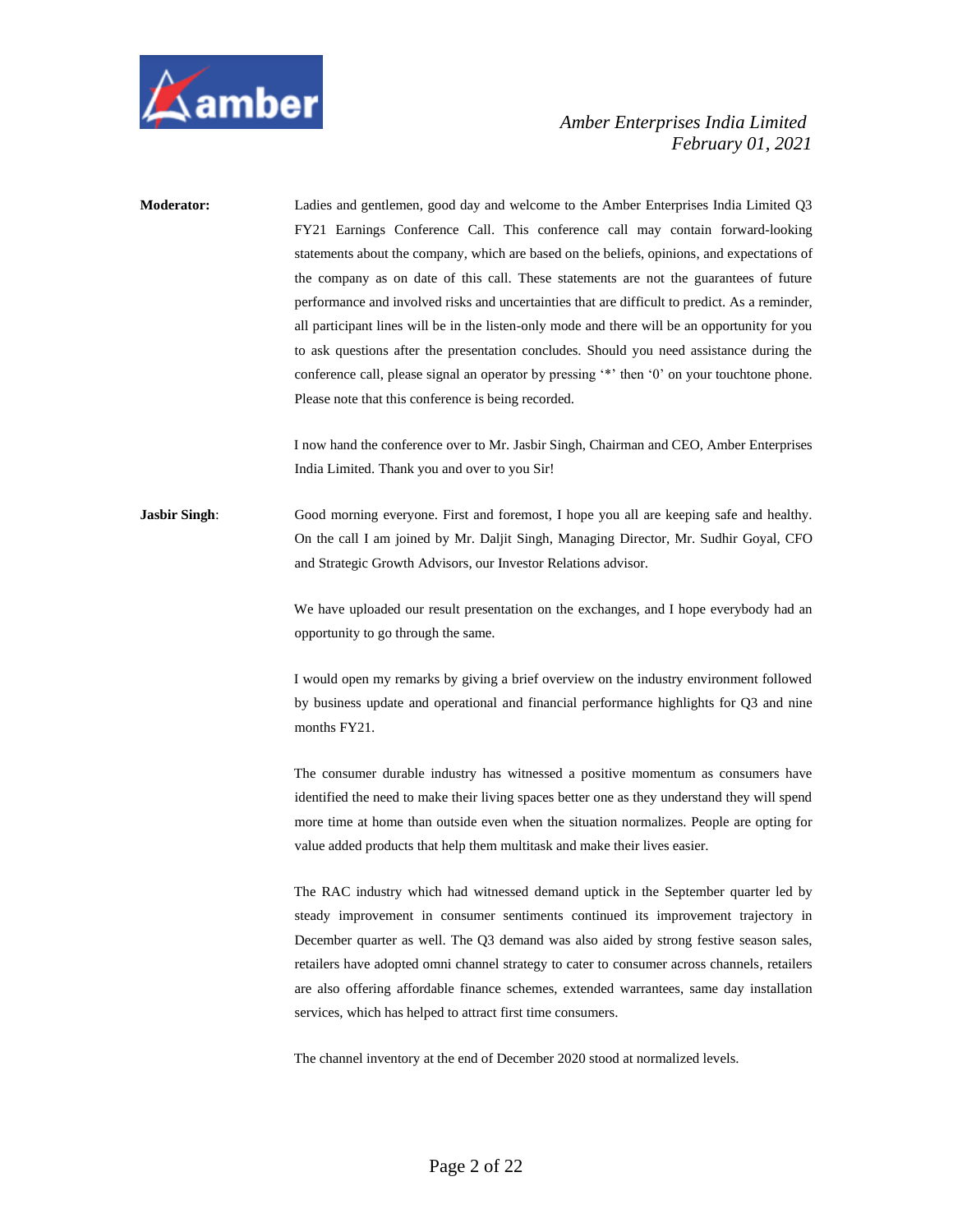

Now let me talk about the government interventions, which will provide the much needed impetus to the industry and at Amber we are confident to see this opportunity.

**1) Import Ban on Refrigerant filled air conditioners:** As mentioned in the last earnings call the ban on imports with refrigerant filled ACs has opened new opportunities for the domestic manufacturers, post this notification we have signed six new customers. Over longer-term OEMs will prefer to set up either their own facility in India or have complete air conditioner manufactured in India through ODMs. Since the notification has been recently announced setting up a new facility or placing orders for complete manufacturing of air conditioners will require sometime, so OEMs at the momentum are preferring a stop gap arrangement to gas charge in the first phase and in phase two they might start with complete manufacturing of air conditioners where we will offer our solutions both in finished goods as well as in components in room air conditioner space.

**2) PLI scheme:** As communicated earlier the government is under formulization of PLI scheme for air conditioners wherein Rs.5000 Crores worth of incentives are expected to be provided to the AC and its component manufacturing industry; however, concrete details on the scheme are soon to be notified by the government. The mentioned policy changes will help create a component ecosystem within the country and make India a global manufacturing hub. This would allow us to participate in AC production for both domestic and exports markets as well as component supplier to enlarge manufacturing space.

With this opportunity in hindsight, we are all geared up for the growth in domestic manufacturing of room air conditioners and its components and would endeavour to grab majority of the market share. We believe this opportunity will further strengthen our presence in the domestic market and create a solid foothold for exports market too.

We had recently announced two Greenfield facilities, one in Supa region near Pune and other one in south India. We have completed acquisition of land for our new Supa facility near Pune and will be starting with construction work soon. We expect to operationalize the Supa plant by Q4 of FY22. We are continuously investing in R&D for new product developments and better energy efficient products. We will be future ready with the product portfolio to cater to the increasing demand across segments.

I will now take you through **consolidated financial highlights.** 

On the revenue side, our consolidated revenue for Q3 FY21 stood at Rs.765 Crores as against Rs.788 Crores in Q3 FY20 almost flattish as compared to last year same quarter. In Q3 FY21 room air conditioner segment contributed 54% of total revenues while components and mobility application contributed 46% of the revenues.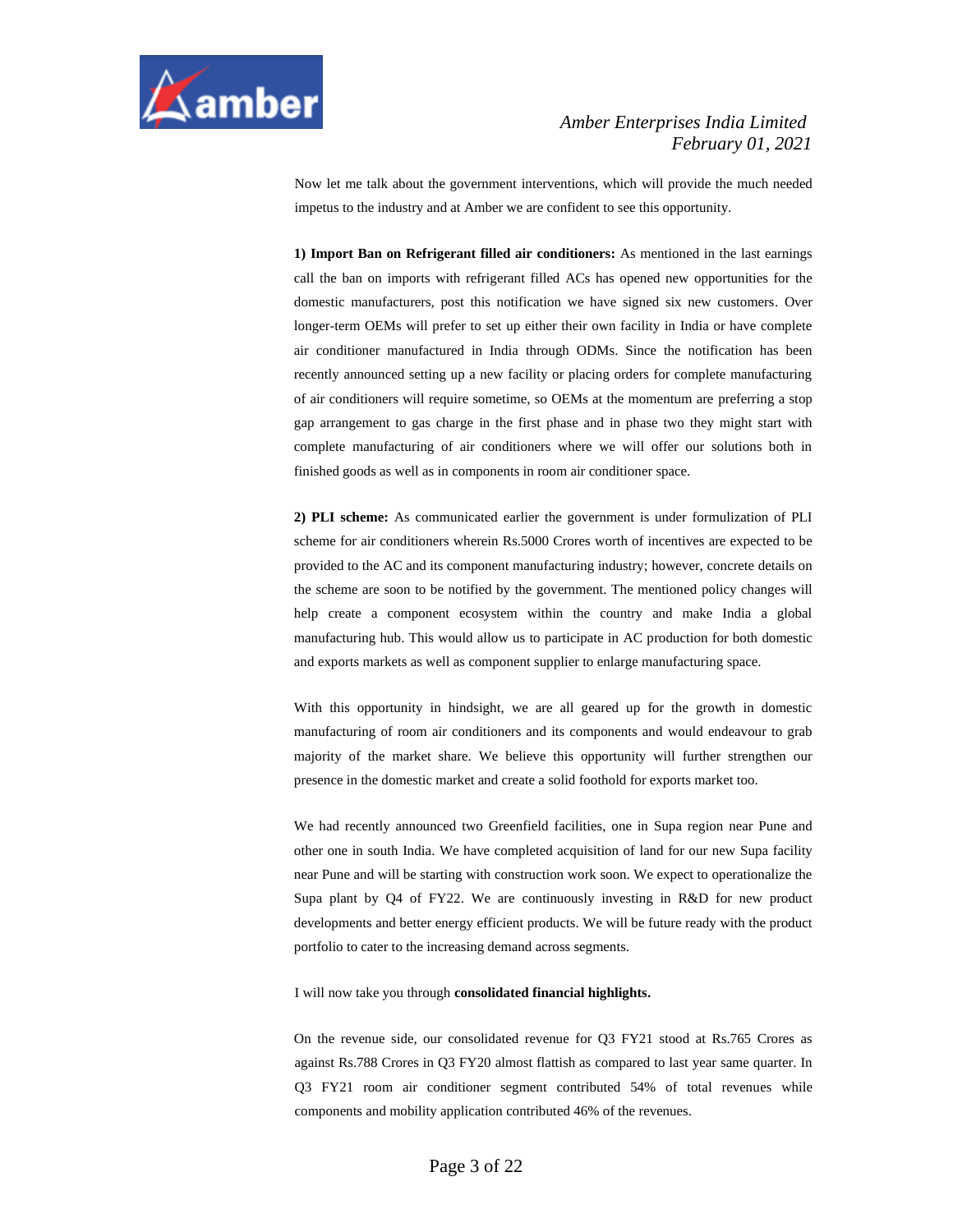

On the operating EBITDA side for Q3 FY21 we witnessed an operating EBITDA of Rs.62 Crores as against Rs.52 Crores in Q3 FY20. Operating EBITDA margins for Q3 FY21 stood at 8.2% as compared to 6.7% in Q3 FY20.

PAT for the quarter stood at Rs.28 Crores as compared to Rs.25 Crores in Q3 FY20, PAT margins for Q3 FY21 stood at 3.6% as compared to 3.1% in Q3 FY20.

#### Now coming to **standalone financial highlights** of Amber:

On the revenue side our standalone revenue for Q3 FY21 stood at Rs.576 Crores as against Rs.568 Crores in Q3 FY20 almost flat as compared to last year same quarter.

Operating EBITDA for Q3 FY21 we witnessed an operating EBITDA of Rs.42 Crores as against Rs.25 Crores in Q3 FY20. Operating EBITDA margins for Q3 FY21 stood at 7.3% as compared to 4.4% in Q3 FY20.

PAT for the quarter stood at Rs.18 Crores as compared to Rs.12 Crores in Q3 FY20. PAT margins for Q3 FY21 stood at 3.16% as compared to 2.03% in Q3 FY20.

Now coming to **subsidiaries financials**:

**Sidwal,** our mobility application subsidiary, Q3 FY21 revenues for Sidwal stood at Rs.44 Crores, operating EBITDA stood at Rs.9 Crores and margin stood at 21.4%. 9MFY21 revenues for Sidwal stood at Rs.120 Crores with operating EBITDA of Rs.27 Crores with operating EBITDA margin at 22.5%. Our railway and metro business segment has been able to withstand all the challenges from COVID-19, we have been able to acquire new orders and strengthen our order book despite week economic scenarios.

Motor subsidiary **PICL,** revenues for PICL stood at Rs.35 Crores for Q3 FY21, operating EBITDA stood at Rs.3 Crores and operating EBITDA margin stood at 7.7%. We expect some margin expansion over the next two to three years' time this is on the back of increase in product offerings and enhancement of our capabilities. We believe we will able to cater domestic and export market in more meaningful way in the near future.

Our electronic subsidiary **IL JIN and Ever** for Q3 FY21 revenue for IL JIN stood at Rs.91 Crores and in Ever stood at Rs.33 Crores, Q3 FY21 operating EBITDA margin for IL JIN stood at 6.3% and Ever stood at 6.6%. 9M FY21 revenue for IL JIN stood at Rs.189 Crores and Ever revenue at Rs.95 Crores. 9M FY21 operating EBITDA margin for IL JIN at 5.3% and for Ever at 3.8%. As the market is moving rapidly towards inverter ACs we are confident of growing our revenue share from IL JIN and Ever going forward. With the help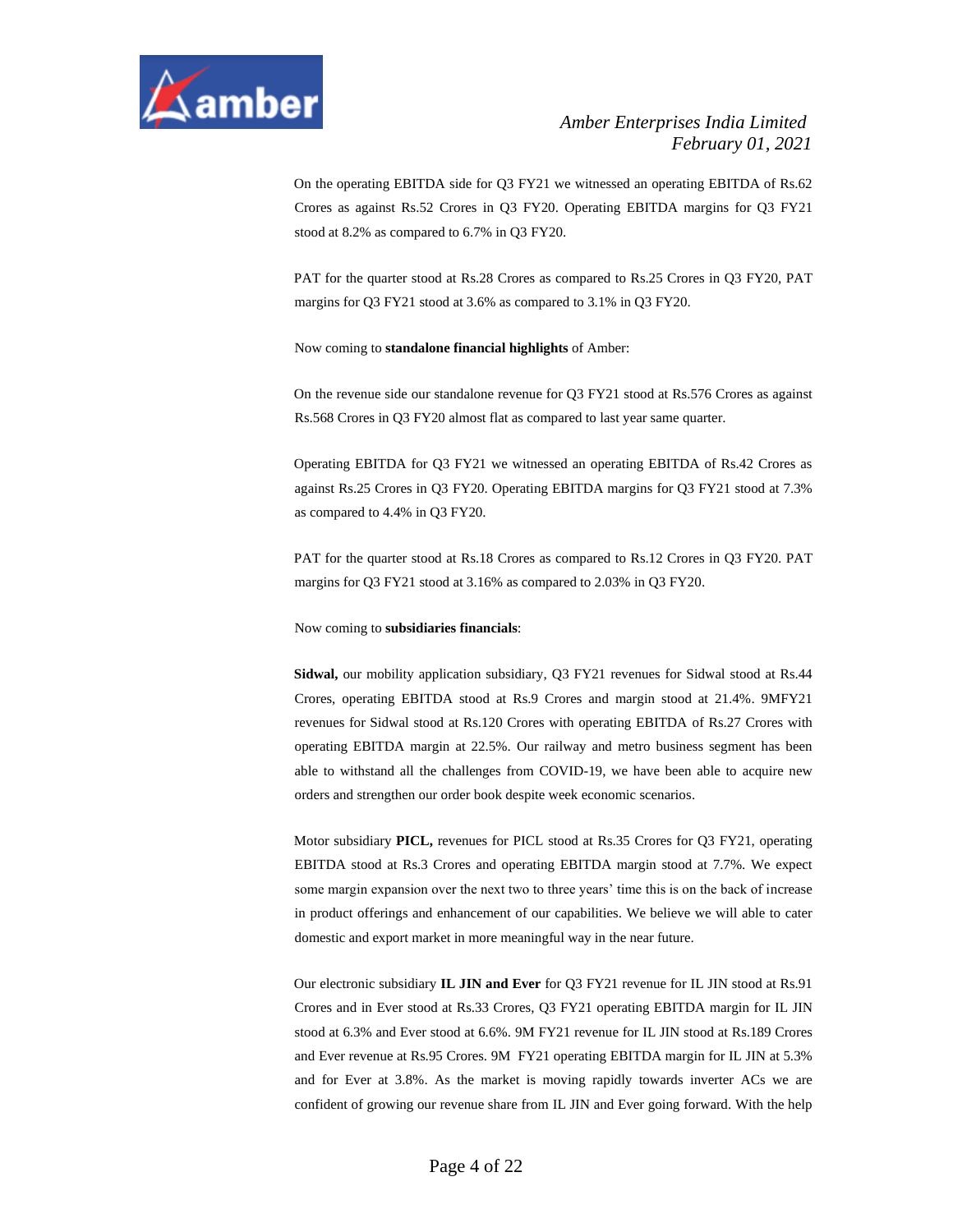

of our in-house developed inverter PCB board for RAC industry, we have added four new customers in IL JIN and few more customers are in the proposal of approval.

To conclude I would like to reiterate that our constant endeavour would be to increase penetration and increase our wallet share in the existing customers, continuously add new customers, create a foothold in the exports market and **enhance our** products with new technologies by focusing on R&D. With this I open the floor for discussion.

- **Moderator**: Thank you very much. We will now begin the question and answer session. The first question is from the line of Sankur from HDFC Life. Please go ahead.
- **Sankur:** Good morning. Thanks for your time. Couple of book keeping questions first, one if you could tell us the AC volumes, which we sold during Q3 FY21 and last year if possible to split into IDU, ODU and windows?
- **Jasbir Singh:** The total volume was almost flattish; it was 543,000 units as compared to 572,000 last year.
- **Sankur:** Any split you can say Sir or is there something I know you have not been doing that?
- **Jasbir Singh:** We actually avoid telling the splits.
- **Sankur:** Secondly again on the standalone side the split between air con and component if possible we have given that consolidated?
- **Jasbir Singh:** Components has contributed total Rs.163 Crores and room ACs have contributed Rs.412 Crores.
- **Sankur:** Secondly also on the gross and net debt number and if possible the debtor number as well of the balance sheet?
- **Sudhir Goyal**: So consolidated net debt number is Rs.263 Crores as on December 31, 2020 and last year it was Rs.343 Crores on net debt level and if I talk about the gross debt level, so gross debt is around Rs.471 Crores this year and last year it was around Rs.407 Crores. These numbers exclude data for current maturities.
- **Sankur:** If possible the debtor number?
- **Sudhir Goyal**: Debtors are at around Rs.650 Crores odd as against last year it was around Rs.550 Crores odd.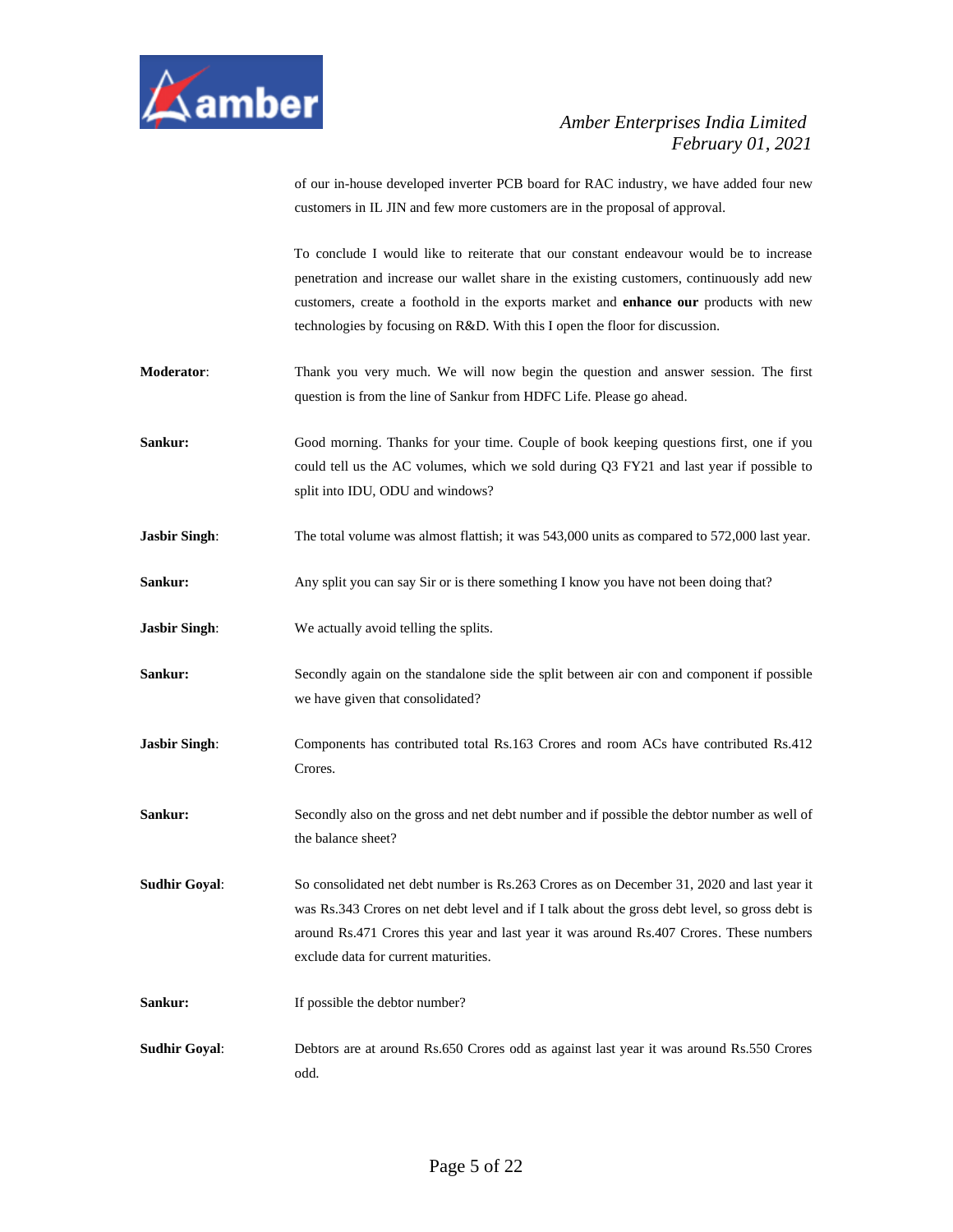

- **Sankur:** Just one question to Jasbir Sir, so now that from your commentary it seems like the inventory is largely kind of consume, when we look at some of the listed players their numbers also have been pretty strong at least on the primary, so fair to assume that as we get into Q4 of course we also have a lower base from last year we should start seeing strong growth combined on the room AC side?
- **Jasbir Singh:** Sentiment overall is very positive, customers are bullish now given the Q3 results of primary sales as you rightly pointed out, so we are expecting decent growth in Q4.

**Sankur:** That is all from my side and thank you so much.

**Moderator**: Thank you. The next question is from the line of Praveen Sahay from Edelweiss Financial Services. Please go ahead.

- **Praveen Sahay:** Thank you for taking my question. As you had referred the last call that the inventory level in the channel reached to pre-COVID level of five to six lakhs what is the situation right now because now we are past January so how is the situation in the channel inventory?
- **Jasbir Singh:** There are two point of view here one is that many companies' brands have been able to push lot of inventory into the primary sales due to the expected cost increases of the product due to commodity and commodity impacts, so their inventory level is very less because they have been pushed quite a bit and some of the brands who did not push they have inventory level, but they are at a pre-COVID level, the standard inventory levels, which used to be earlier in this kind of scenario of December or January.
- **Praveen Sahay:** Secondly as you had mentioned regarding the commodity prices, so this time we had seen a good improvement into gross margin, so what we are, is it possible to sustain these gross margin or commodity price inflation is going to get some pressure on that?
- **Jasbir Singh:** We have been able to pass on the increase in commodity prices on a quarterly lag basis and the prime reason for the margin expansion is basically two factors to that one is the change in the product mix, which will be of course looks to be sustainable level, but another factor is that we had old inventories lying up with us, which were at a lesser cost, so moving forward we have got increases whatever increased in the commodity has happened, we have been able to successfully pass on that to our customers, so we expect this price variation clause to be applicable in future also.
- **Praveen Sahay**: Okay and lastly Sir on the Pune expansion plan how big the facility and any details of that can you give me?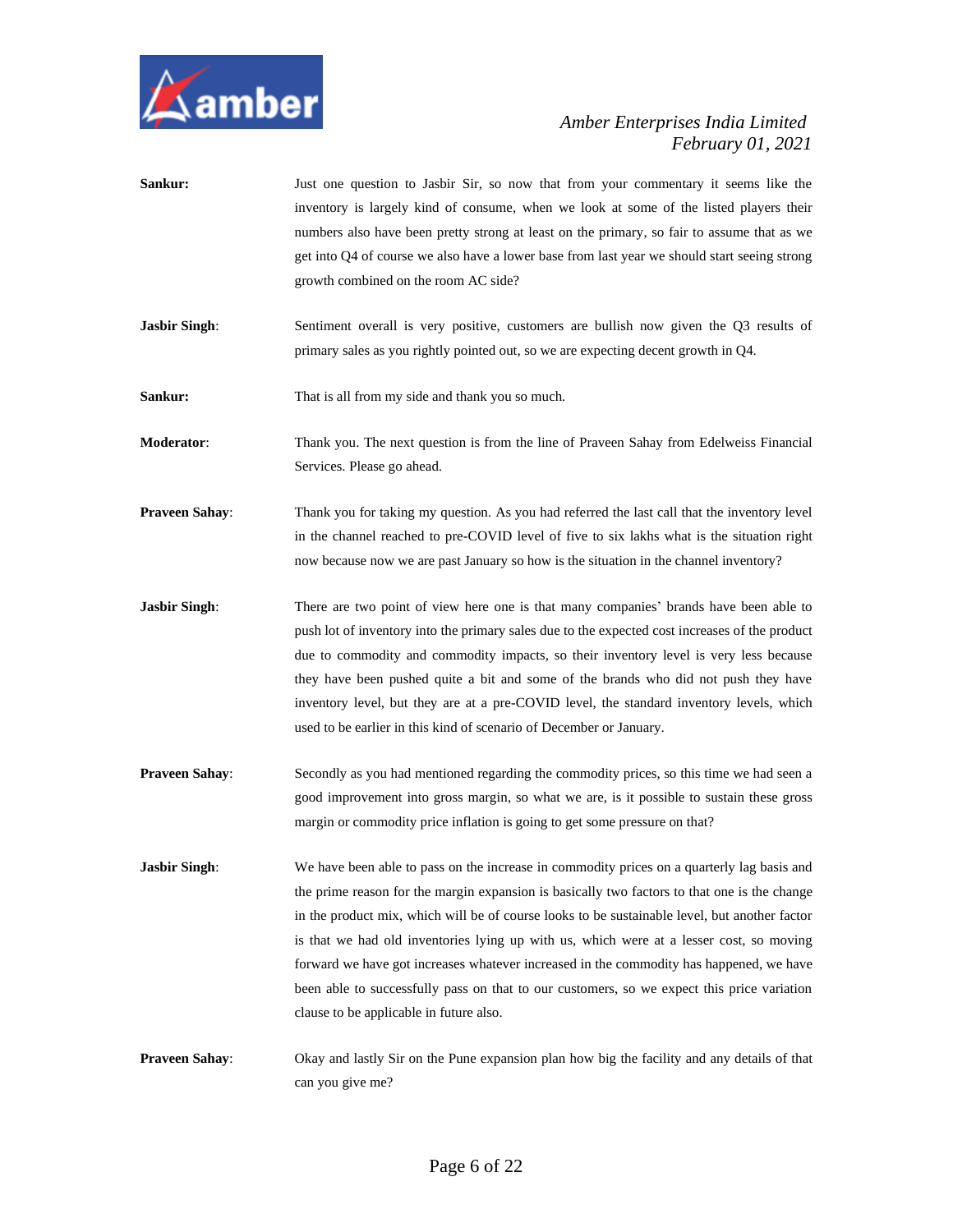

- **Jasbir Singh:** We have bought 10-acre land in Supa region, this is adjoining plot to Toshiba manufacturing plant and Carrier Midea plant, so in this 10-acre facility we will be constructing first about 2.5 lakh square feet area where the construction will start soon, maps are getting ready and approvals are getting in place after that we will commence the production. Production is expected to start by Q4 FY22.
- **Praveen Sahay:** Any number on the unit how much you are going to do Sir?
- **Jasbir Singh:** We will be having a facility of one million units to start with and some components also directly to be supplied to customers.
- **Praveen Sahay:** Whether you are going to serve this PICL, BLDC motors here as well?
- **Jasbir Singh:** PICL will directly serve to the customers, but not through Pune factory.

**Praveen Sahay:** Thank you Sir. I will come back in the queue.

- **Moderator**: Thank you. The next question is from the line of Madhav Marda from Fidelity. Please go ahead.
- **Madhav Marda**: Good morning. Thank you so much for your time. I had couple of questions. The first one was any updates on the side on the export like any movement that has happened in terms of the samples we sent?
- **Jasbir Singh:** Good morning Madhav. On exports as I told in the last call also that there are two components part to export market one is our component facility where PICL has been able to crack orders and that is moving positively, in fact the margin expansion in PICL has also been contributed by some export sales and on the finished goods side calendar year FY21 we will be submitting our samples because the US markets have different type of construction required for air conditioners, they do not use side through window air conditioners, they do use top through window air conditioners and they do not have high wall mounted splits, they have a very different PTAC units, so that is under construction right now, I think March or April we will be submitting our samples and this calendar year 2021 is going to be validation period and next year is when we are expecting some orders to flow in for room air conditioners.
- **Madhav Marda**: Okay, got it and the other near term question was this commodity cost inflation, which has happened could you give us a sense in terms of how it could impact room air conditioner demand in India for this season?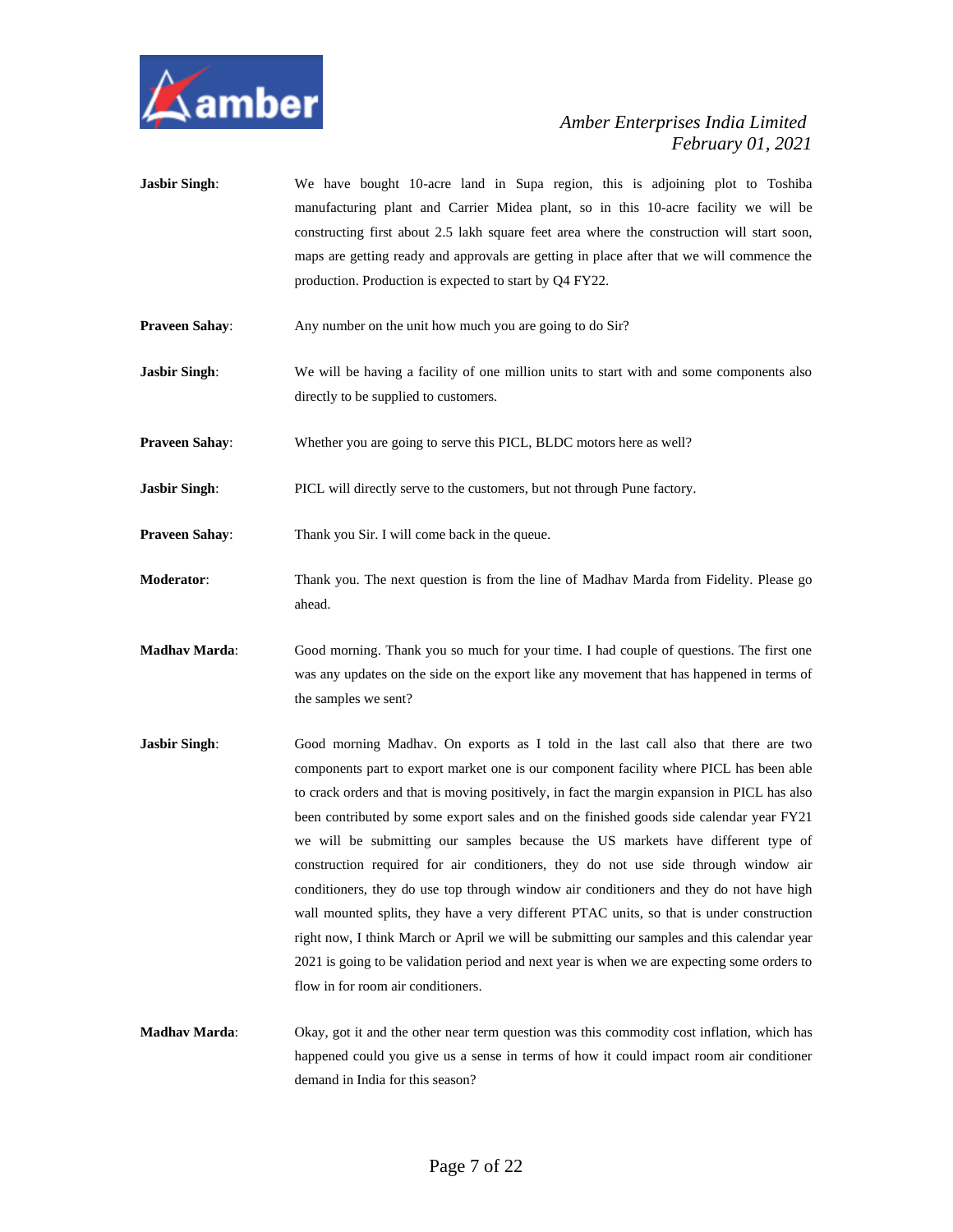

| <b>Jasbir Singh:</b>  | The commodity has short off the roof and I think at least about 5% to 7% range of cost<br>increase on the finished goods side will be impacted. It is still to be seen as sentiments are<br>very positive and not a very big inventory lying in the system right now, it depends on how<br>good or bad the season would be, in anticipation of a good season I think that industry<br>should be able to grab, but there has been incidents in the past when any sudden increases<br>of 5% to 7% markets have taken about a year time to digest this, so it is like wait and watch<br>scene right now, so let us see how it goes up, but yes there is some resistance by the<br>retailers which I heard from brands that they are not happy with the situation, but then<br>nothing can be done about it. It is not only for air conditioners segment but to all other<br>segments like auto and construction other things also. |
|-----------------------|---------------------------------------------------------------------------------------------------------------------------------------------------------------------------------------------------------------------------------------------------------------------------------------------------------------------------------------------------------------------------------------------------------------------------------------------------------------------------------------------------------------------------------------------------------------------------------------------------------------------------------------------------------------------------------------------------------------------------------------------------------------------------------------------------------------------------------------------------------------------------------------------------------------------------------|
| <b>Madhav Marda:</b>  | In general when these price increases happened the consumer will try to delay the decision<br>by when to purchase the AC, is something like that happen I am just trying to understand<br>what happens?                                                                                                                                                                                                                                                                                                                                                                                                                                                                                                                                                                                                                                                                                                                         |
| <b>Jasbir Singh:</b>  | It is difficult to say actually. If it is very good summer or I would say a scorching heat kind<br>of a scenario then persons cannot wait, it is about impact of Rs.1500 to Rs.2000 per air<br>conditioners will not matter, but for someone who is planning to may be replace his ACs or<br>someone who is planning to shift from coolers on an EMI kind of a scheme he may defer it,<br>so it will be a mix and match of both.                                                                                                                                                                                                                                                                                                                                                                                                                                                                                                |
| <b>Madhav Marda:</b>  | Understood. Alright Sir, I will come back in the queue. Thank you.                                                                                                                                                                                                                                                                                                                                                                                                                                                                                                                                                                                                                                                                                                                                                                                                                                                              |
| <b>Moderator:</b>     | Thank you. The next question is from the line of Amman Fenster from Newport Asia.<br>Please go ahead.                                                                                                                                                                                                                                                                                                                                                                                                                                                                                                                                                                                                                                                                                                                                                                                                                           |
| <b>Amman Fenster:</b> | Thanks for taking my question. I am just wondering about if you can comment on the<br>current market share that you have and market share potential given that the new plant is<br>coming up and you also said that you want to try to take the lion's share of the opportunity<br>that the new policies will bring about so maybe you can talk about what the potential is for<br>market share going forward?                                                                                                                                                                                                                                                                                                                                                                                                                                                                                                                  |
| <b>Jasbir Singh:</b>  | Good morning Amman. Basically, right now we are at 24% of the room AC market and in<br>the ODM space also we have quite a substantial share of almost 70%. The gas charging<br>facility as I explained that we have added six new customers so the opportunity I think we<br>will be able to grab the majority part of it to begin in phase one. Now in phase two there<br>could be two possibilities one is that larger companies may think of setting up their own<br>facilities where we are already gearing up to serve component business to them and second<br>one is where they are seeking for ODM supplies there is where we see long term contracts<br>coming in for Amber, so in both the scenarios we will come to know about the strategies                                                                                                                                                                        |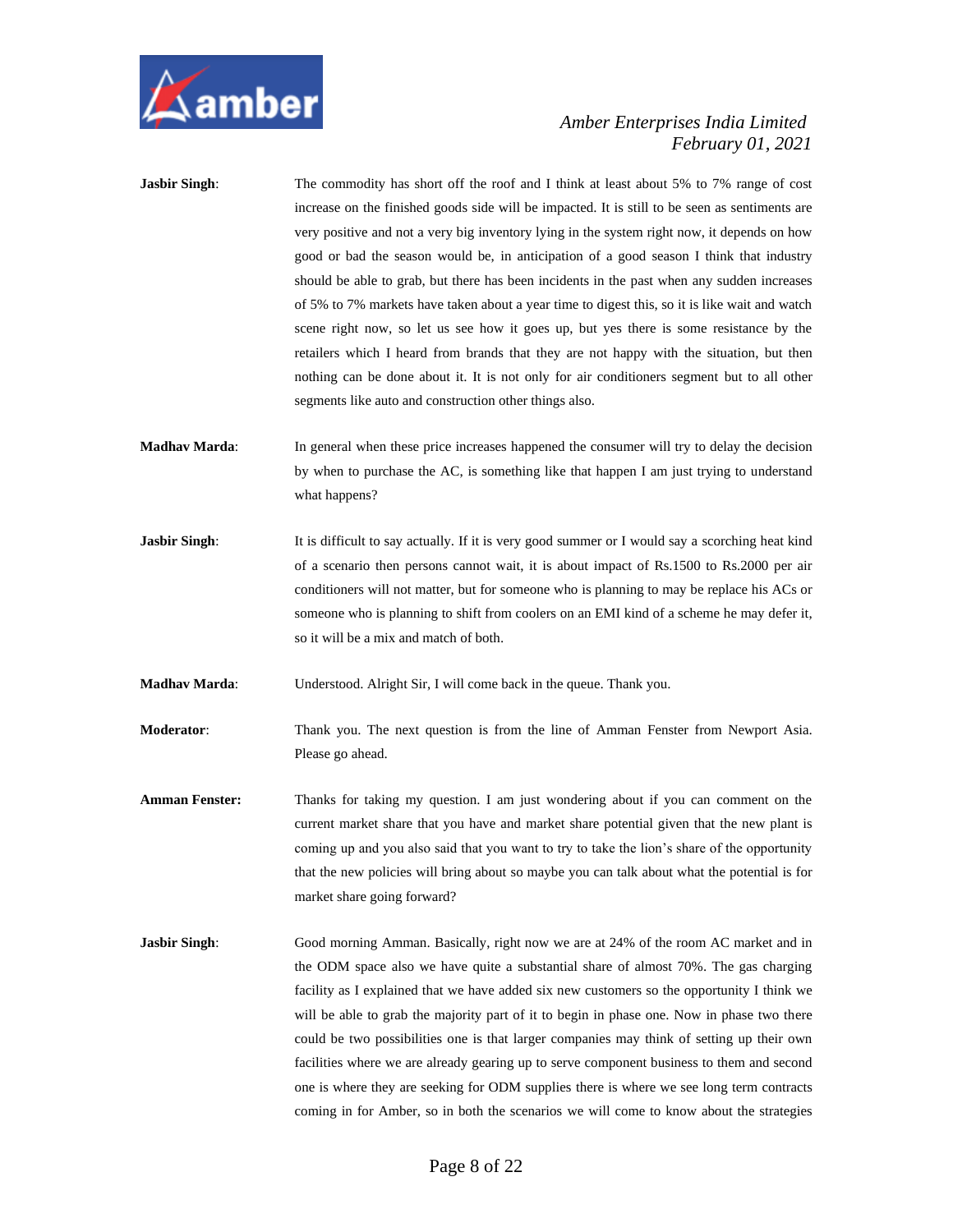

largely after this season now by July or August where we will be able to move in tandem with them, but we are looking forward to grab majority share in both the opportunities.

**Amman Fenster:** Second question is just about the export opportunity because it is early days for that so does that take like two years to ramp or longer, what will make India competitive in supplying globally beside the China Plus One strategy that some OEMs might undertake?

- **Jasbir Singh:** In component side it takes about 18 months to 24 months for getting the validation done because the products like heat exchangers, inverter PCB boards or motors are such that they are reliability components. The final products' performance is dependent on the functionality of these components. So after crossing the validation period then it is a slow growth of share of business increase so that process has started. With some of the customers in PICL subsidiary, we have already crossed that validation period and now the initial orders have started coming in and I believe that in the next two to three years from now on the share of business will also start improving. On the finished goods side, the PLI scheme will play a very important role because that is where we are going to get incentives to a tune of 5% to 6% for the next five years so that will make us more viable. On the other side as I explained that we were not ready with the right product mix for those markets. Now within this year the calendar year 2021 we will be ready with the product mix and next year onwards we expect that PLI will also be notified and it will be right timing for the company to start getting eligible and more competitive for exports.
- **Amman Fenster:** Great. Thank you.

**Moderator**: Thank you. The next question is from the line of Dhruv Jain from Ambit Capital. Please go ahead.

**Dhruv Jain:** Thanks for taking my question. Sir I had a question with respect to the gas charging opportunities that you spoke about, what would be the volumes and margins for this gas charging business and by when do you expect manufacturing from the OEMs to actually move to India so if you could just walk us through the timeline for that?

**Jasbir Singh:** In phase one for the gas charging, imports which were earlier happening for almost about 2 million units has already started shifting because companies have started gearing up. Earlier they were not expecting that Indian government will come up with such kind of ban or barrier, non-tariff barrier, but it has happened. Quickly because it was announced just at a cusp of the season, I would say nothing was remaining apart from getting it gas charged so that has already started. Now looking into the longevity of this notification companies have started exploring different views. I think by August or September things will be very clear, which customer is looking for long-term manufacturing contracts with ODMs and which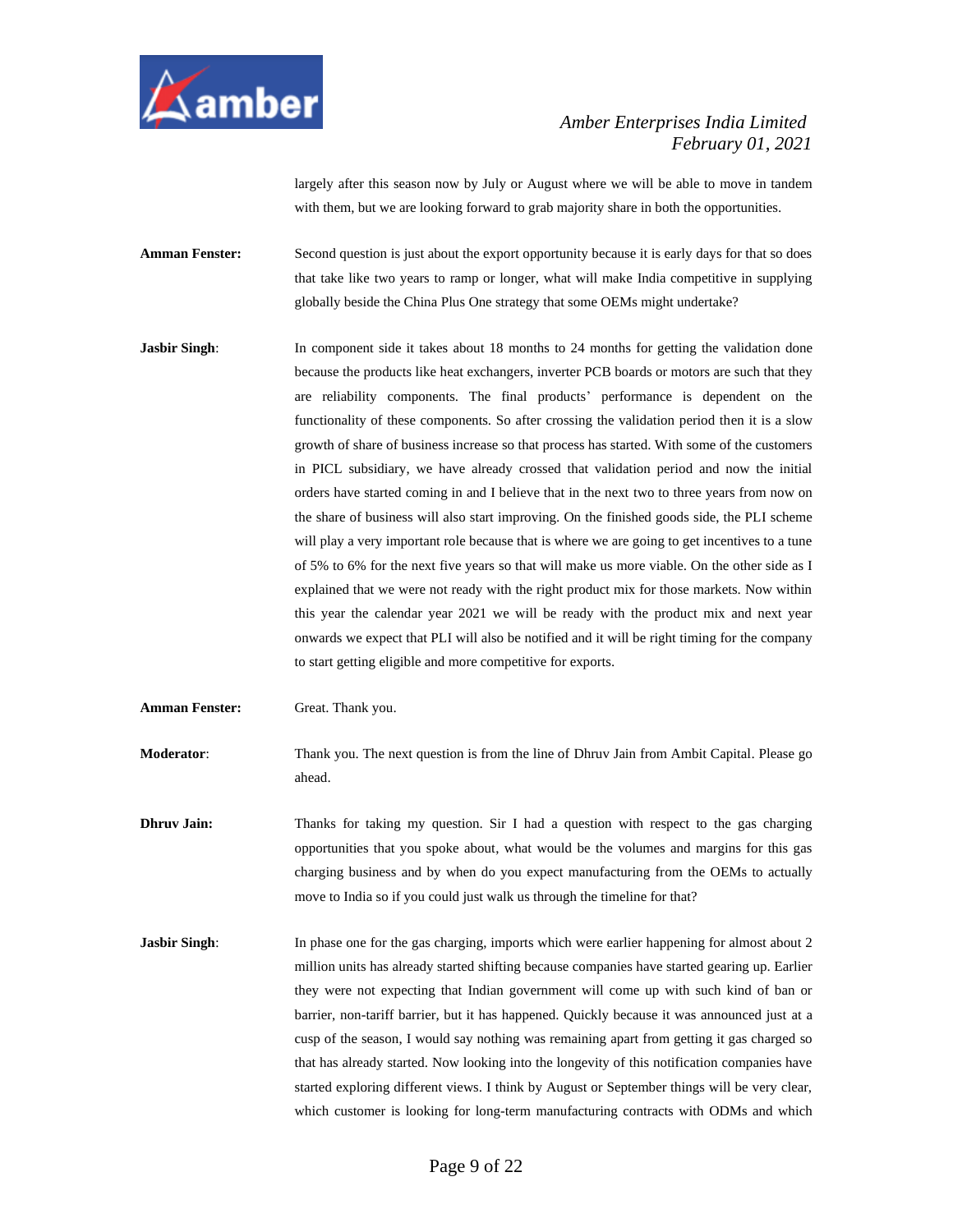

one would like to go for their own units, but yes as far as Amber is concerned, we would like to take advantage of both the situations.

**Dhruv Jain:** Sir the second question was with respect to PLI scheme, we know that the government has announced it, but the brands have also been putting up capex, they have been talking about putting up capex, so in terms of competition how do you see the brands manufacturing affecting Amber?

**Jasbir Singh:** Well, there are total 16 manufacturers in the country at present and 16 manufacturers catering to about 7 million market. So on one side markets are poised to grow at about 15% to 16% CAGR and on another side brands who have the manufacturing facilities already existing they would certainly like to take advantage of PLI and continue to manufacture inhouse and take advantage of PLI at the same time, but what will happen is that most of the brands, which we are seeing who are manufacturers themselves and specifically multinational companies they are actually thinking to shift the geographies for the exports market to be catered from Indian operations. So there are some multinational companies who have operations in India for which Amber is already supplying components to they are talking of big numbers to shift exports to where in similar lines to what has happened in mobile phones where many of larger companies have shifted their geographies out of different parts of the world to India for catering and taking advantage of PLI scheme, so that is one shift we are seeing, which will happen and they will continue to manufacture for exports and for domestic manufacturing where Amber will benefit by supplying components to them and on the other side directly on the competition side yes we are seeing some news that brands themselves are planning to come into OEM or ODM outsourcing model, but then it will create a conflict for them being a brand and supplying to Indian market let us see how it poised out to be, but yes as far as Amber is concerned with the geographical spread having already 15 plants plus two new facilities coming up, we will be at a very strong foothold to cater to all geographies as well as in all the product mix category.

**Moderator**: Thank you. The next question is from the line of Hiren Trivedi from Axis Securities. Please

**Dhruv Jain:** Thanks Sir. Thank you.

go ahead.

**Hiren Trivedi:** Thanks for the opportunity. One small question is on the schedule order book and the new orders during the quarter and what has been the performance of Sidwal during the quarter if you can just help me with that please?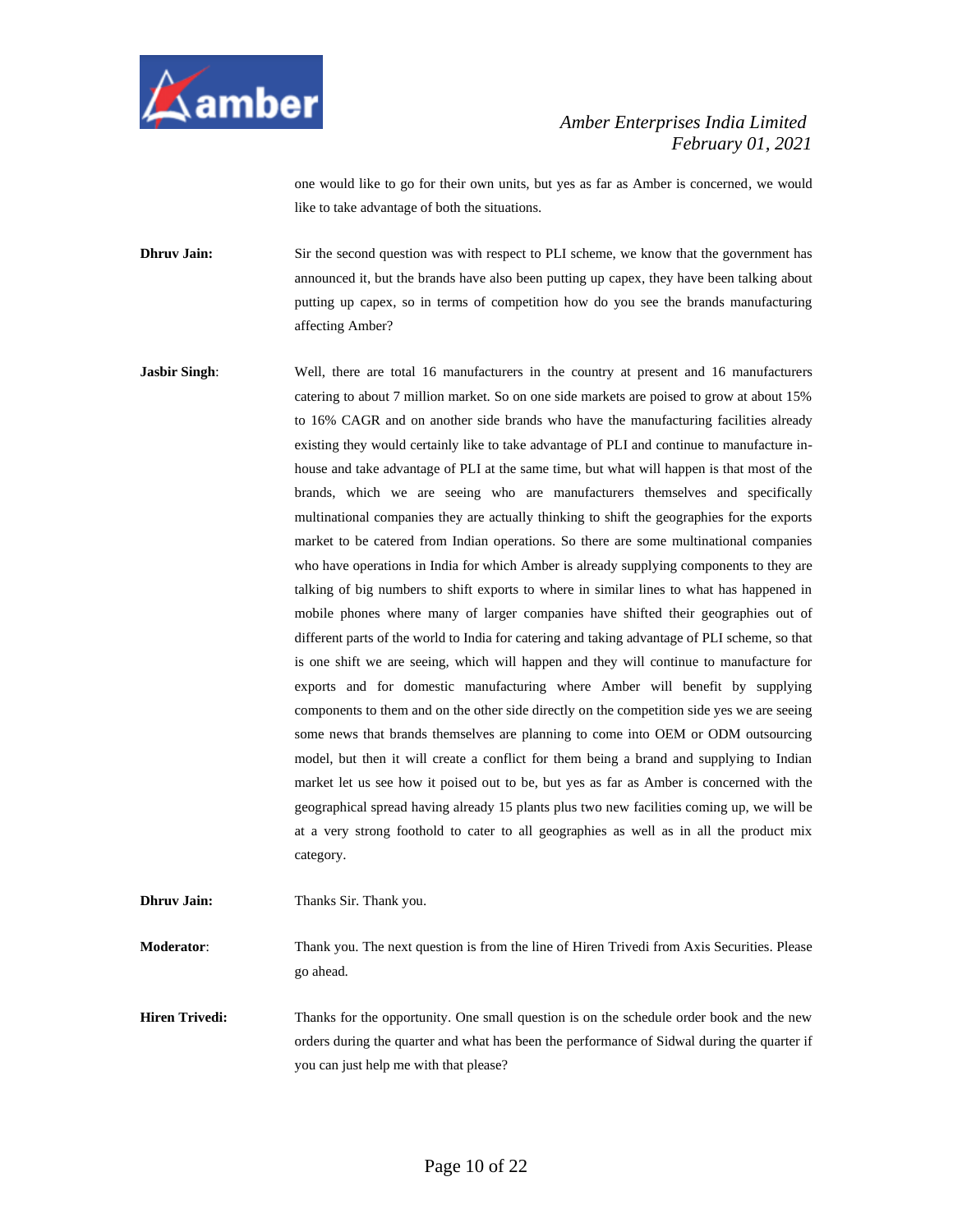

| <b>Jasbir Singh:</b>  | So Sidwal has actually grabbed two or three new orders worth about Rs.120 odd Crores<br>within this quarter and there was sluggishness in Sidwal on sales side because of slow<br>uptake from railway side. I think post COVID level all the railway factories had a very slow<br>uptake on the production side and hence the air conditioner requirement was also slow, but<br>there is no change in the share of business and there is no cancellations of any orders and<br>we are growing in the order book. In fact, the metro division of Sidwal is doing pretty well<br>where we grabbed two new orders from DMRC and one more metro division for our air<br>conditioners supplies. |
|-----------------------|--------------------------------------------------------------------------------------------------------------------------------------------------------------------------------------------------------------------------------------------------------------------------------------------------------------------------------------------------------------------------------------------------------------------------------------------------------------------------------------------------------------------------------------------------------------------------------------------------------------------------------------------------------------------------------------------|
| <b>Hiren Trivedi:</b> | That is fine. What will be the current order book be if you can help with that?                                                                                                                                                                                                                                                                                                                                                                                                                                                                                                                                                                                                            |
| <b>Jasbir Singh:</b>  | So current order book as we speak is close to about Rs.400 Crores, which will be supplied<br>in two financial years.                                                                                                                                                                                                                                                                                                                                                                                                                                                                                                                                                                       |
| <b>Hiren Trivedi:</b> | Thanks. That helps. Thank you Sir.                                                                                                                                                                                                                                                                                                                                                                                                                                                                                                                                                                                                                                                         |
| Moderator:            | Thank you. The next question is from the line of Hitesh Taunk from ICICI Direct. Please go<br>ahead.                                                                                                                                                                                                                                                                                                                                                                                                                                                                                                                                                                                       |
| <b>Hitesh Taunk:</b>  | First of all congratulations on a very good set of recovery. Sir I have two questions. First of<br>all Sir you talked about your new client additions around six clients you have added during<br>this period which is very good, just wanted to know whether these clients are going to add<br>revenue from the Q4 onwards or this client addition would start contributing revenue from<br>the next financial year onwards?                                                                                                                                                                                                                                                              |
| <b>Jasbir Singh:</b>  | So these six new clients, which have been added is in the gas charging side where it is<br>primarily not exactly a sales of manufactured air conditioners but just the gas charging part<br>where it will be a sort of a job work kind of a thing. The production has already started, we<br>are glad to announce that since December we have started it and now January and February,<br>we are picking up from our Pune facilities and Jhajjar facilities, both of the units are<br>catering for the gas charging part.                                                                                                                                                                  |
| <b>Hitesh Taunk:</b>  | Okay and Sir one question this is a book keeping question. Sir can you please give us some<br>Y-O-Y numbers for your subsidiary the Q3 FY20 numbers like you shared for Q3 FY21<br>numbers?                                                                                                                                                                                                                                                                                                                                                                                                                                                                                                |
| <b>Sudhir Goyal:</b>  | If I talk about for Sidwal only, so last year Q3 we did around Rs.69 Crores with operating<br>EBITDA margin of Rs.18.2 Crores and in Ever it was Rs.59 Crores turnover with operating<br>EBITDA of Rs.1.8 Crores and IL JIN it was Rs.66 Crores with operating margin of Rs.4.28<br>Crores and PICL it was Rs.43 Crores with operating margin of Rs.3 Crores.                                                                                                                                                                                                                                                                                                                              |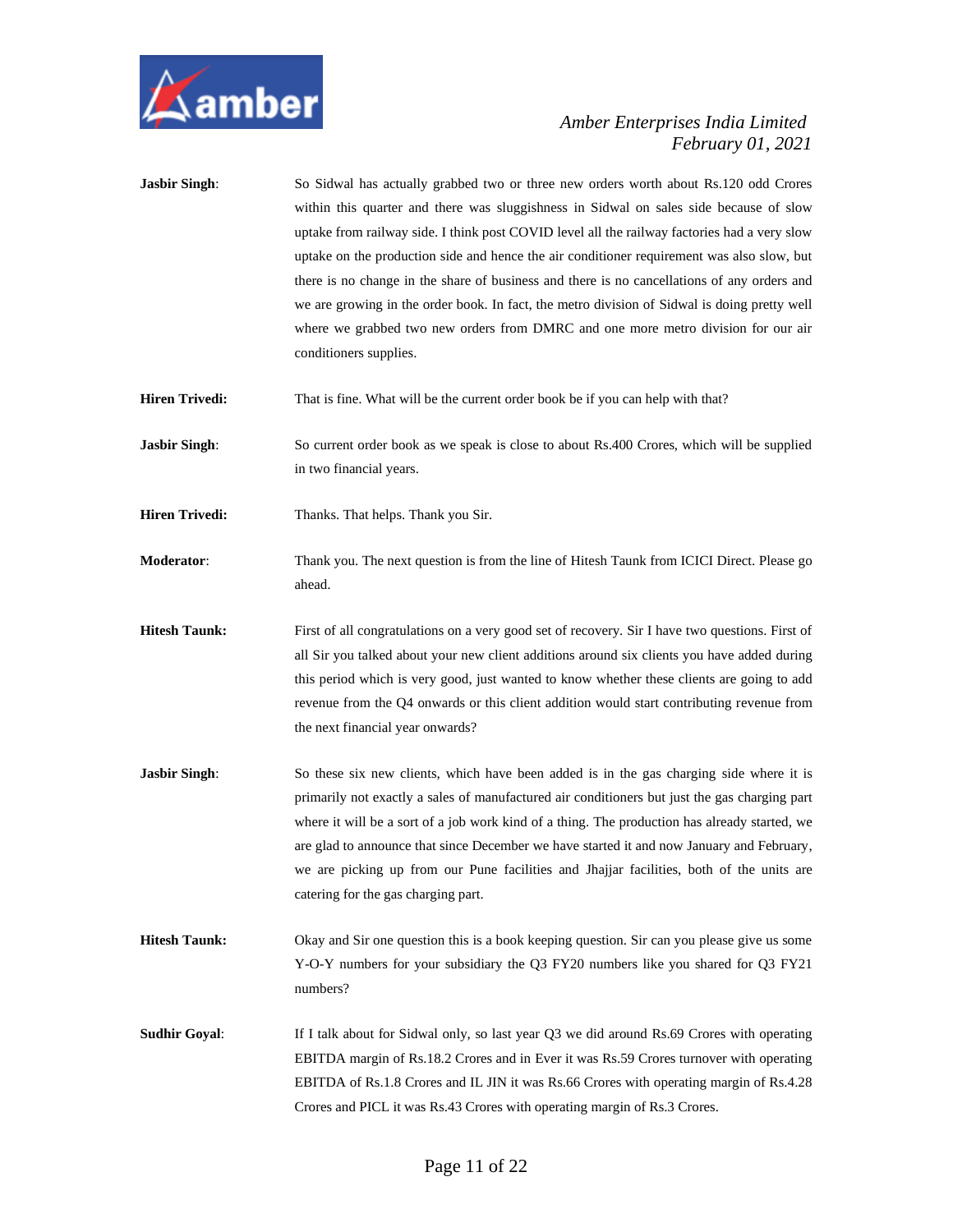

- **Hitesh Taunk:** Thanks. Last question if I may squeeze in one of the last one Jasbir Sir this is for you what could surprise you positive or negative in the coming budget, one positive point or one negative point if you can say that will be very helpful?
- **Jasbir Singh:** We are expecting some bit of announcement on the phase manufacturing programme, which was earlier talked about in various media reports also that is pending so air conditioner industry actually requested for gas ban, refrigerant fill air conditioner ban, which has happened then we also requested for PLI, which is under the way and the third one request was for the phase manufacturing programme where gradually expected custom duty increases on the component side and on the finished goods side so that could be expected. Our expectation is that we may hear something today and on the negative side is yes if there is a larger stress, which comes up, which hits a COVID stress or a big ticket, which actually goes negative for the consumer sentiments then definitely that can be a negative.
- **Hitesh Taunk:** Okay that is all from my side Sir. If I have more questions I will come in the queue. Thank you very much Sir.
- **Moderator:** Thank you. The next question is from the line of Pravin Swaminathan from Spark Capital. Please go ahead.
- **Pravin Swaminathan:** Good morning. Thanks for taking my question. My first question is with respect to the two new facilities, which are coming in, is there a chance that we are likely to come under the PLI scheme and if you can give some more details on the PLI scheme we hear that close to Rs.3000 Crores would be for the manufacturing and Rs.2000 Crores for the components, etc., why cannot Amber set up a compressor facility also given the incentives, which I have given if you can give your broad thought process it will be great Sir?
- **Jasbir Singh:** Well both the facilities yes will be able to take advantage of PLI scheme and we are hearing that the structure is still under formulation at the DPIIT. We expect that in February month we should have some draft guidelines coming out officially and then it will go for the notification. So from April 2, 2021 we are expecting the notification or may be by April 15, 2021. Yes both the plants should be eligible under PLI scheme and on the components side also our subsidiaries are also gearing up to take advantage of PLI scheme. Right now it is very difficult to say whether Rs.2000 Crores will be for components or Rs.3000 Crores until and unless the real structure and guidelines comes into place.
- **Pravin Swaminathan:** Got it Sir and is there is any plan to set up a compressor facility I mean we are the largest kind of manufacturer here and compressor constitutes close to 30% to 35% of the value with 5% to 6% advantage, which is being given are there any thoughts on that?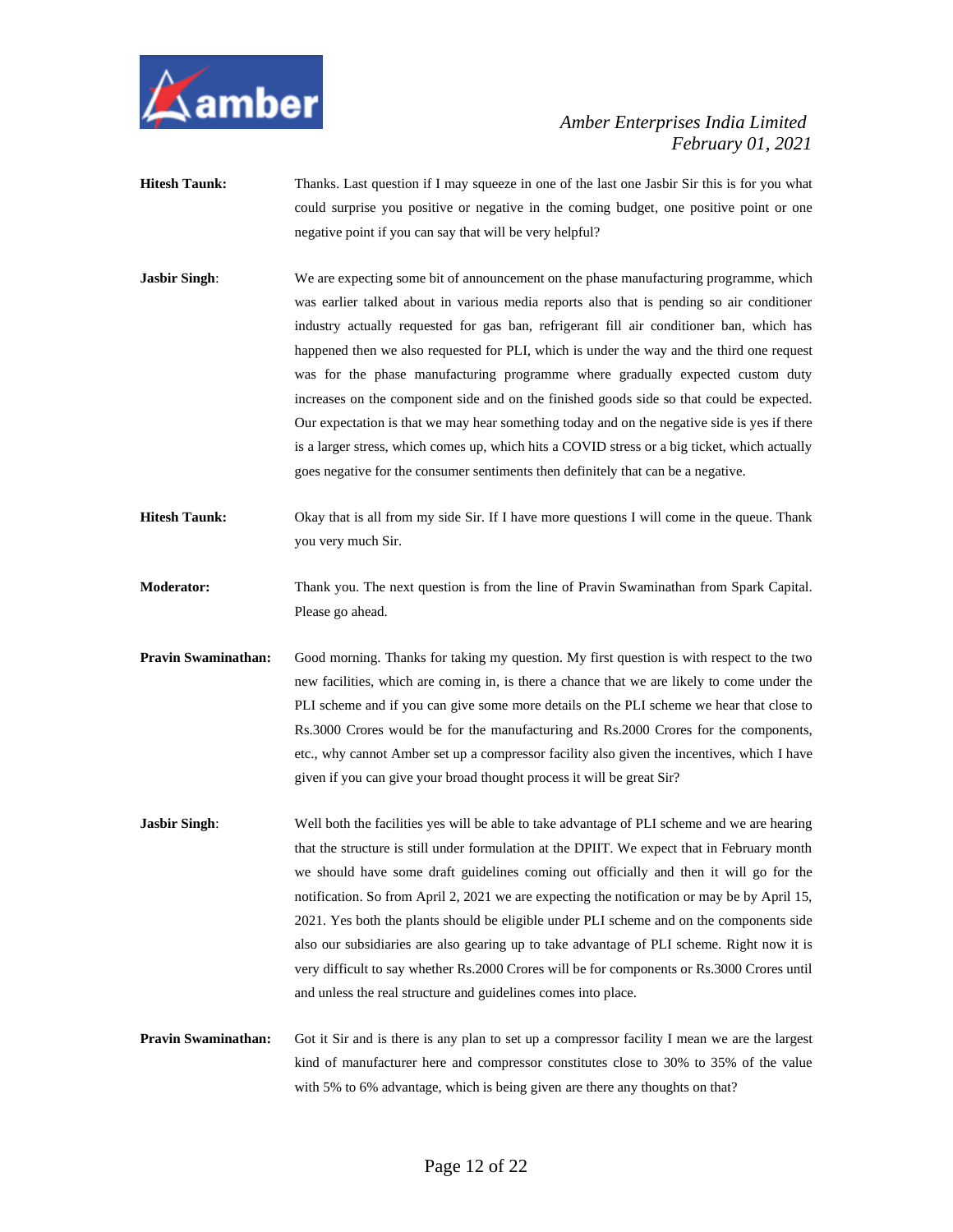

- **Jasbir Singh:** Well to be honest we actually are waiting for the PLI to come out and after that we will decide. It could be a possibility that we may go in for some kind of a joint venture with some customer or may be some compressor manufacturer if it comes to putting up a compressor plant.
- **Pravin Swaminathan:** Got it Sir and my next question is with respect to HVAC space so how much have we forayed into it and what is the opportunity there, what percentage of our revenues are coming from the HVAC space if you can give us a broad thought process?
- **Jasbir Singh:** So room AC is also part of HVAC that is contributing about 54% in the revenues and we have recently started our commercial air conditioner line with 3.5 and 4.5 tonne units that has already started and we are building up new products to add to go to about 17 tonnes. In the next two years we will be coming up with about 22 more products in that category catering to the complete commercial and industrial applications that is one part. On the other side on the HVAC mobility applications is contributing about 5.5% in the revenue now and it is also moving positive.
- **Pravin Swaminathan:** Got it and this commercial refrigeration can it be a big number to our topline basically and do we need any capex for that because it is in the 3, 3.5, 4 tonne and up to 17 tonne you had mentioned right and that is a pretty sizeable market so can it be a big number to our revenue?
- **Jasbir Singh**: Yes so we are the first company, which has started offering ODM solutions in this category, so I think customers are wanting ODM who can completely come up with a complete product range, so once the complete product range is completed within the next two years then it is going to be a good opportunity the space is very interesting and by that time and right now it is happening is because of the COVID situation I think the commercial buildings and the other part have taken a toss, so probably that is little bit going on the slower side, but in the next two years at one side we will be ready with the product basket complete product basket to be catered and on the other side the markets will come back to normalize level in the commercial space also so I think that will be right timing for us.
- **Pravin Swaminathan:** Got it Sir and my final question with respect to exports, exports today is what portion of revenue and over a two-to three-year period how much it is likely to be?
- **Jasbir Singh:** It is very difficult to forecast what would be the revenue contribution in the whole balance sheet moving forward, but what we can say is that we are very serious, and teams are getting very positive responses from the customers. Exports moving forward in mid to long term basis will contribute significantly in the balance sheet.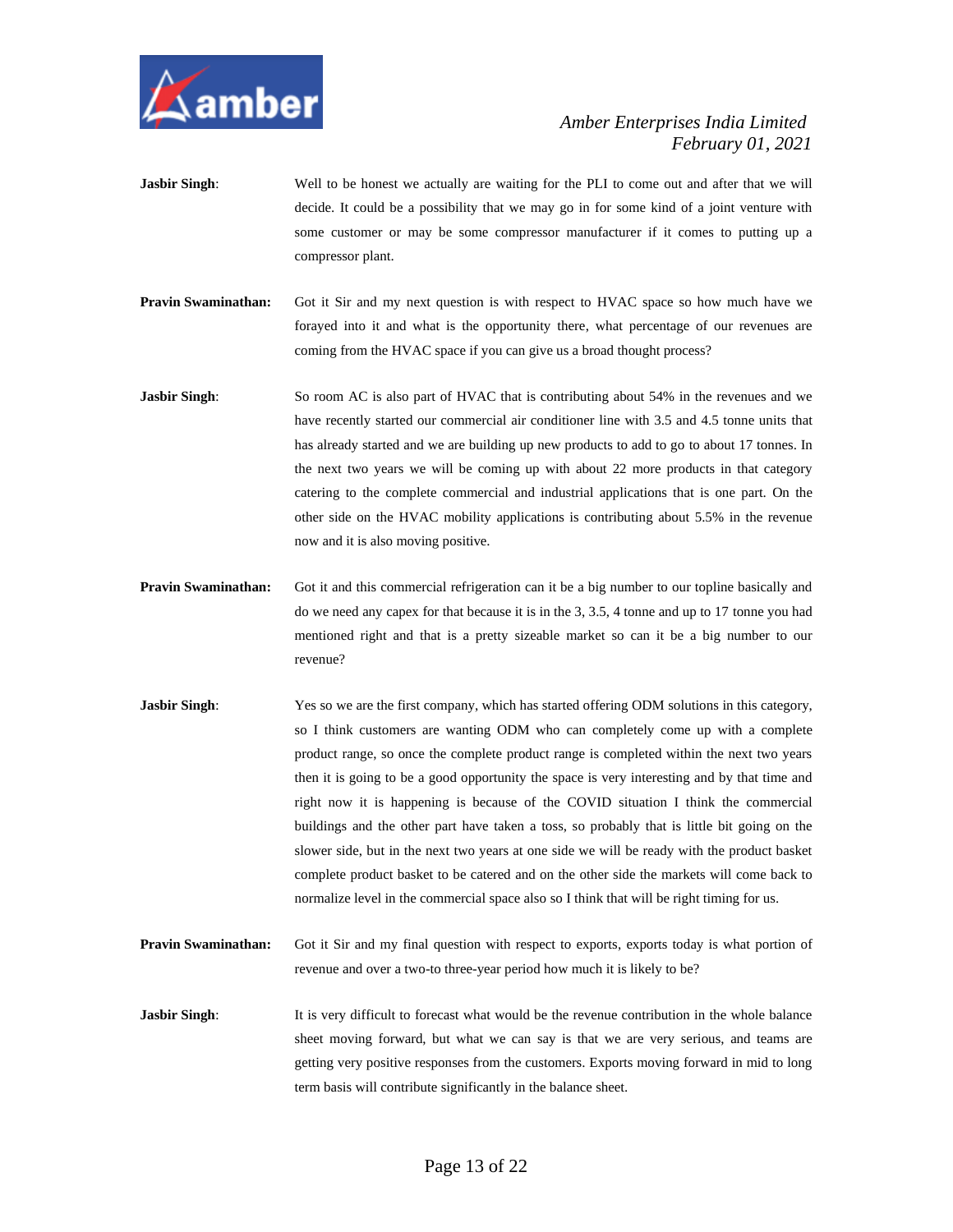

| <b>Pravin Swaminathan:</b> | Currently how much it would be Sir?                                                                                                                                                                                                                                                                                                                                                                                                                                                                                                                                                                                   |
|----------------------------|-----------------------------------------------------------------------------------------------------------------------------------------------------------------------------------------------------------------------------------------------------------------------------------------------------------------------------------------------------------------------------------------------------------------------------------------------------------------------------------------------------------------------------------------------------------------------------------------------------------------------|
| <b>Jasbir Singh:</b>       | It is less than 1% it is very miniscule right now.                                                                                                                                                                                                                                                                                                                                                                                                                                                                                                                                                                    |
| <b>Pravin Swaminathan:</b> | Thanks.                                                                                                                                                                                                                                                                                                                                                                                                                                                                                                                                                                                                               |
| <b>Moderator:</b>          | Thank you. The next question is from the line of Keyur Pandya from ICICI Prudential Life<br>Insurance. Please go ahead.                                                                                                                                                                                                                                                                                                                                                                                                                                                                                               |
| <b>Keyur Pandya:</b>       | Sir first question just to get sense how has been the momentum in January if you can throw<br>some more light as you used to mention from October and November so how is it tracking<br>year over year as far as volumes are concerned that is first and second question is on PICL I<br>think 30% is export for PICL as of now so based on say export orders how do you see this<br>directly changing in the near terms say by FY22 or FY23 that are the first two questions?                                                                                                                                        |
| <b>Jasbir Singh:</b>       | So January has been pretty positive and we expect Q4 also to be positive. I think moving in<br>line to the positive sentiments, which are right now in the country as far as consumerism is<br>concerned and on PICL side we also I think have confirmed it last call also that that we are<br>expecting to double our revenues in PICL in the next two to three financial years. We are<br>very much on track and right now exports have started contributing about 20% of the PICL<br>revenue so we expect that this percentage to go up to about 30% to 35% as we move ahead<br>in the next two to three years.    |
| <b>Keyur Pandya:</b>       | Is it not 30% already?                                                                                                                                                                                                                                                                                                                                                                                                                                                                                                                                                                                                |
| <b>Jasbir Singh:</b>       | It keeps on changing actually with the product mix sometimes it is 20% sometimes it is<br>30% depending on this.                                                                                                                                                                                                                                                                                                                                                                                                                                                                                                      |
| <b>Keyur Pandya:</b>       | Okay. Sir just two followups. First is on as to whatever price hikes we have taken say in Q4<br>with the current situation it covers all the inflation or we can expect any margin pressure on<br>that and what are margin improvements that we have seen over here, any specific reason<br>that you can assign for that and how sustainable it is?                                                                                                                                                                                                                                                                   |
| <b>Jasbir Singh:</b>       | Well we are working on all the fronts. There has been some bit of cost rationalization also<br>during the pandemic, which will continue and as far as the price variation clause is<br>applicable in all the costing front and we have been able to pass on entirely whatever the<br>costing has been done there were some customers where there was a lot of resistance seen<br>while increasing and it did not happen in the very first day of January it happened by the<br>mid of January, but it has happened now, so in Q4 I think the complete impact of<br>commodity that has impacted us has been passed on. |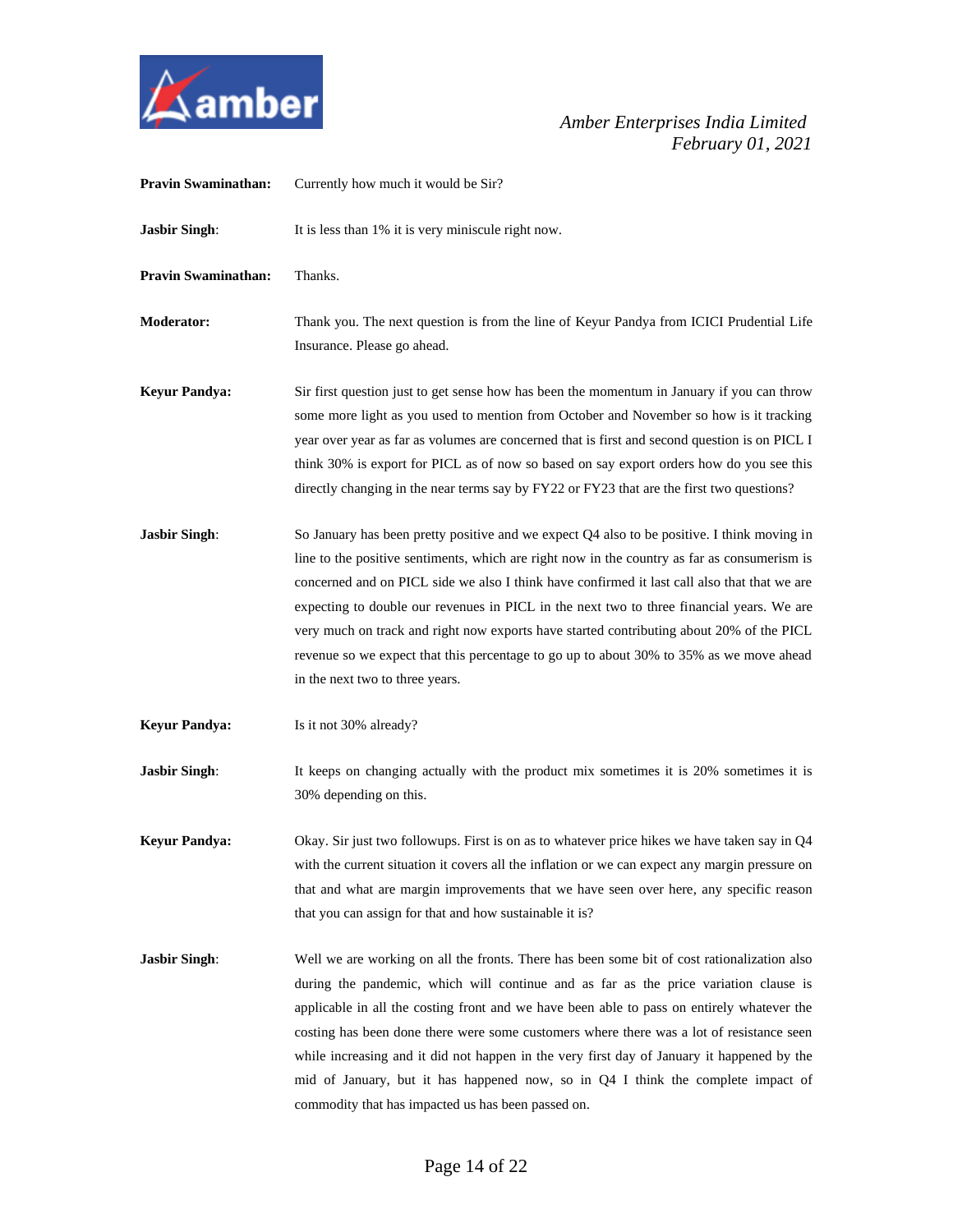

- **Keyur Pandya:** Okay thank you and Sir just last question on the IL JIN and Ever side so more color on how the PCB development is going on, any plant addition or how the trajectory you are seeing for ramp up on the clients addition and including the non-AC port and non going for 42:15\_ IL JIN and Ever?
- **Jasbir Singh**: IL JIN and Ever is moving positive. You must have seen that Ever has come back very strongly in the margins also from last year 3.5% to almost 6.5% now. Ever and IL JIN are now parallel to each other in terms of margins because of the product mix change and because of our ODM products gearing up and we have added larger customers, in fact Voltas has been added in IL JIN and Ever, Blue Star is there now and it is moving positive so we have reached to a mass production scale and few more customers are in touch with IL JIN where validation is happening right now and as the validation period will finish the mass production will start.
- **Keyur Pandya:** Voltas and Phillips has already crossed commercial orders?
- **Jasbir Singh**: Yes. These are commercial orders.
- **Keyur Pandya:** I am done. Thank you.
- **Moderator:** Thank you. The next question is from the line of Manish Agarwal from Edelweiss. Please go ahead.
- **Manish Agarwal:** Good morning Sir. Two questions from my end. First is like couple of brands have reported numbers have shown very good growth in their AC divisions specifically like Havells and Blue Star so just some color on our growth has not been that great I understand there would have been some pickup towards December because of the imminent price hike, but is there something else that we should be looking at and Sir also the capex guidance for 2021, 2022 and 2023 that we are looking at for these two plants?
- **Jasbir Singh:** So we are actually at the last leg of the supply chain. When pandemic hit, there was almost an inventory level of 2.4 million in the market so first that got consumed and then the inventories, which were lying at customers end that started getting consumed and now we have started getting orders so Q3 became flattish that was very positive for us. In fact Q3 we saw that brands did very positive so that means their inventory has started getting liquidated and I believe that now we will move in tandem with the industry growth whatever happens. Your second question was regarding?

**Manish Agarwal:** Capex Sir.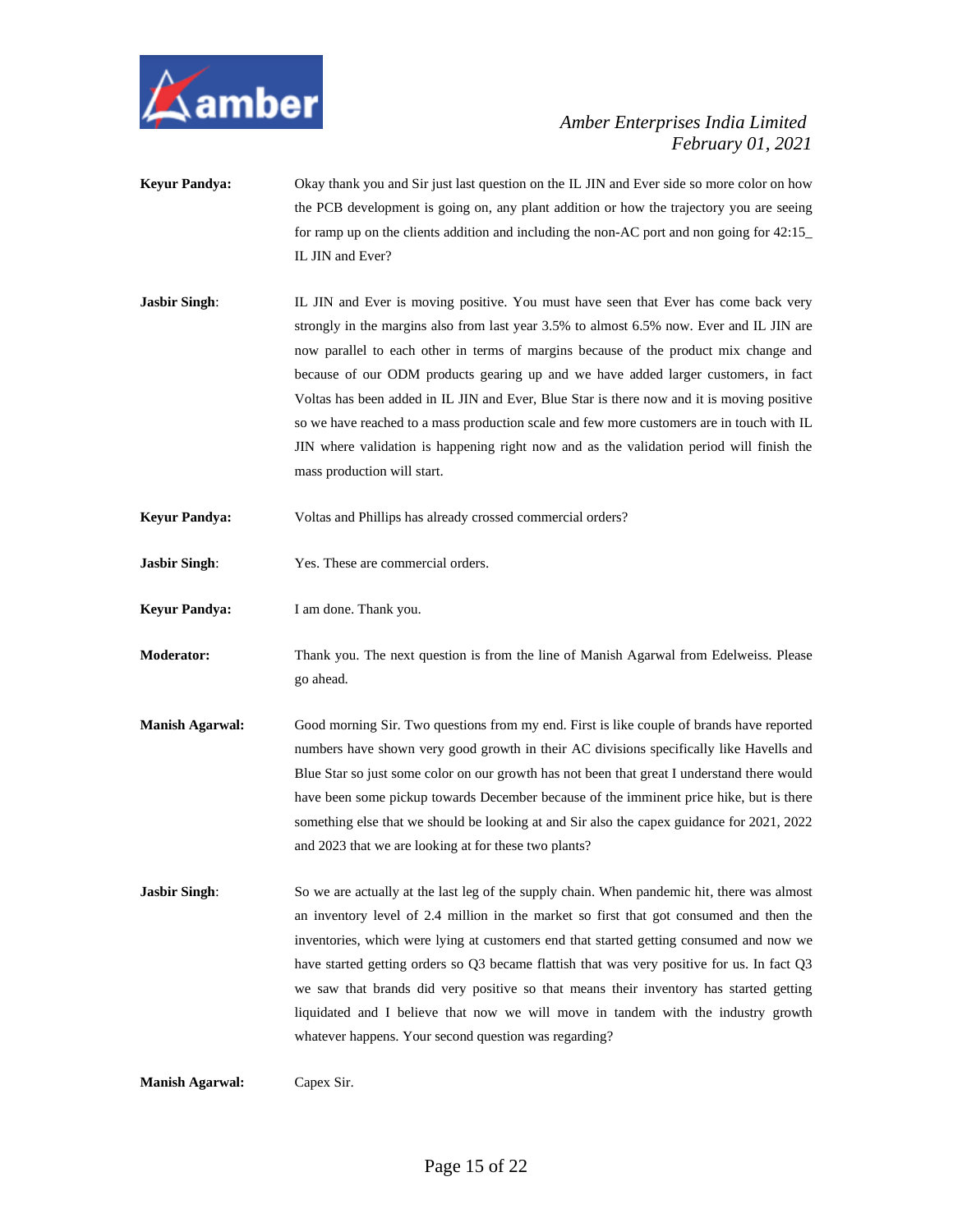

**Jasbir Singh:** Capex so in the two plants we have earmarked Rs.300 Crores to be invested out of which the land portion has been bought so close to about Rs.15 Crores has already been done and remaining we will now do. It will be started. I think in this financial year and next financial year plus next to next financial year it will be about Rs.300 Crores will be invested in these two plants. **Manish Agarwal:** Sir basically followup from the first question so basically Q4 will be a very good quarter for us I mean the channel inventory plus the brand inventory is normalized Q4 should be a good quarter because we have a good lower base and it is pre summer and then inventory is in our favor for that matter? **Jasbir Singh:** Yes, all things are looking positive, sentiments are positive, winters are not looking to be elongated this year, but again the only deterrent, which can happen is the price increase how the markets accept the price increase of 5% to 7% on the finished goods side so that is yet to be seen. **Manish Agarwal:** Thank you. That is all from me. **Moderator:** Thank you. The next question is from the line of Nirav Vasa from Anand Rathi Shares & Stock. Please go ahead. Nirav Vasa: Thank you very much for the opportunity. Just wanted to check most of my queries have been answered I wanted to check on the status of the new plant that we intend to set up in South India, so any finalizations on that locations or anything on that? **Jasbir Singh:** Well actually I am travelling tomorrow to finalize the land piece. We are going for a Sri City as a location for again 10 acres facility and that is how we will proceed in South India. **Nirav Vasa:** Thank you very much Sir.

**Moderator:** Thank you. The next question is from the line of Amber Singhania from Asian Market Security. Please go ahead.

- **Amber Singhania:** Thanks for taking my question. Sir my first question is PLI as we said that our new plant as well as the subsidiary will also be eligible so is there any restriction in terms of number of licenses similar to what we have seen in mobile side and what kind of timeline we are seeing from the government side to get it finalized Sir that is my first question?
- **Jasbir Singh:** So on component side, I do not think there should be some restrictions because that is the prime objective of PLI to create a component ecosystem. Local value add in our sector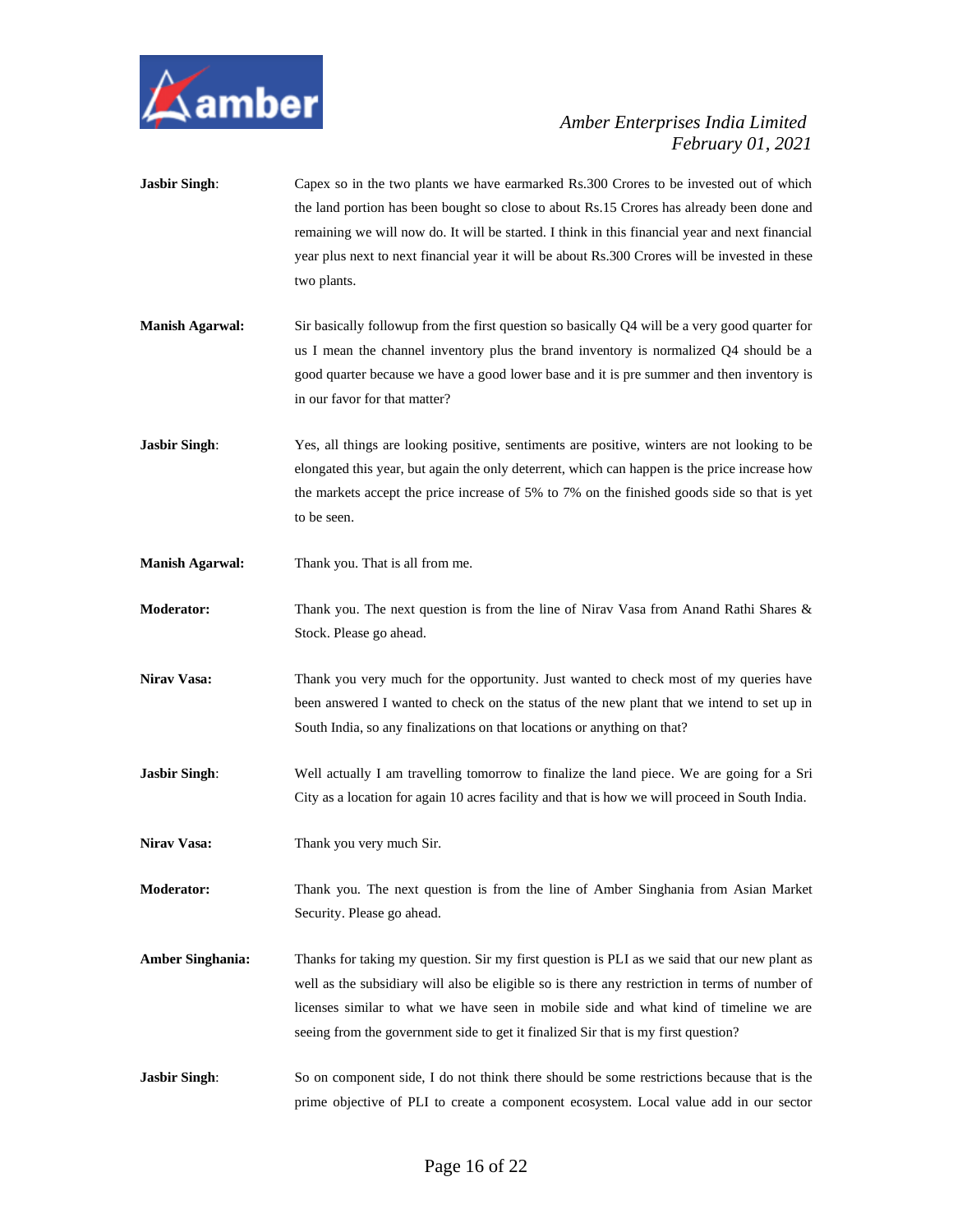

today is only 25% and PLI will address the larger part of that so this 25% should go to 75% in the next five years time after all the kind of components, which are getting imported should get started in manufacturing, but it is still not clear under how many will they restrict to the number of licenses until and unless the guidelines comes or there could be some threshold limits where somebody may not be eligible or somebody can be eligible so it is yet to be seen, but I think as far as Amber is concerned and subsidiaries are concerned, we should be able to participate in all categories for the components and finished goods both.

- **Amber Singhania:** Any timeline on that?
- **Jasbir Singh:** What we hear from different media reports and from the departments is that right now it is under formulation. In February they will come up with some draft guidelines and then it will go for notification, which may take another two months time.
- **Amber Singhania:** My second question is related to the same when we will see PLI getting rolled out most of the brands will also participate in that what we understand so is it fair to understand that going forward post PLI our room AC shares will come down and the component will go up to cater to those brands because definitely they will be going for more in-house manufacturing of the finished goods?
- **Jasbir Singh:** So it cannot be forecasted that way as I explained earlier. I think this question was asked previously also that there are 16 manufacturers in India and out of which 11 are the big brands, so the bigger brands will continue to manufacture on their own where Amber is supplying components and because of our geographical presence spread and the product mix spread the ODM part will also be growing so we do not see any larger shift there, but in case that happens Amber is well poised to serve in components also and I could say that we are having better margins than components so there could be some margin expansion if that happens what you are saying.
- **Amber Singhania:** Okay and lastly Sir on the gas charging side you mentioned that you are putting up the facility for gas charging also, if you can just share some color about how much capex you will be incurring on that and what kind of margins and size of opportunity this would be?
- **Jasbir Singh:** So there is hardly any capex going for gas charging pertaining to only gas charging facility because these are the only gas charging lines and they are fungible they can be used in any of the plants later on, so Jhajjar already had lines and Pune already had lines we have just added two new lines looking into the requirement for this season and not a very big capex, which will be going on for that.
- **Amber Singhania:** Opportunity size and margin in this?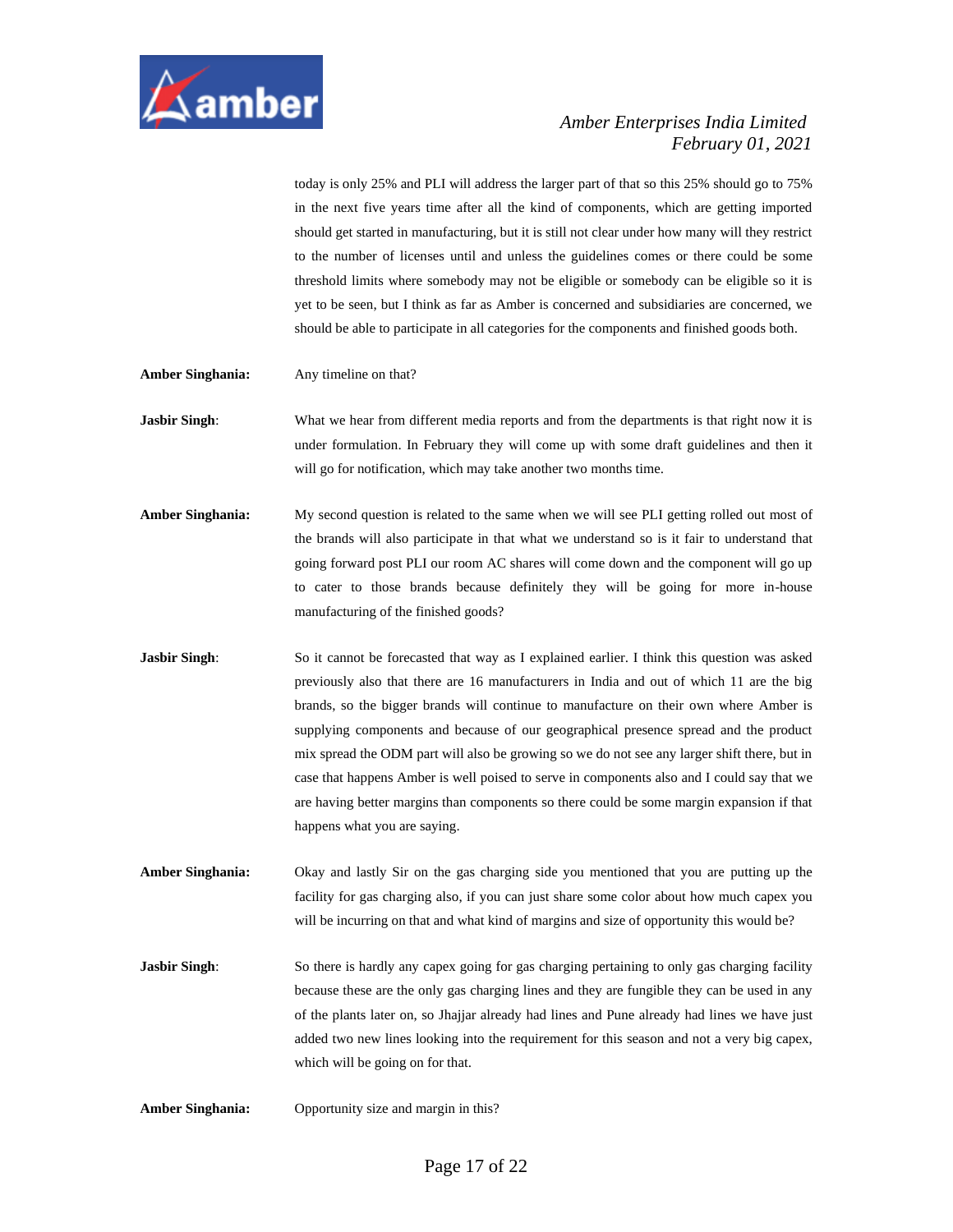

**Jasbir Singh:** We cannot comment on the margin right now because all customers are at different margins looking into volume and looking into the timelines and everything, but yes I would say it is pretty positive as to what we are doing right now. Amber Singhania: Sure thanks Sir. That is all from my side. Thank you. **Moderator:** Thank you. The next question is from the line of Nitin Bhasin from Ambit Capital. Please go ahead. **Nitin Bhasin:** Good morning. I have two to three questions. One is the compressor sales for the first nine months and where are we in terms of making some sort of a change in payment or time periods in which the customers pay you for compressors because that actually elongates better cycle? **Jasbir Singh:** No. Compressors are supplied by customers to us so we pay them when we get paid so that has been going on for quite a long time and that is what has continued now also. **Nitin Bhasin:** What is the compressor sales in the nine months roughly? **Jasbir Singh:** Compressor sales we do not track because it is completely bought by customers themselves, but what we track is the imports, so I think imports have been in line with the compressors. For us our compressor purchase was about Rs.148 Crores from customers. **Nitin Bhasin:** Sir if you were to set up a compressor joint venture as you mentioned at some point in time in the future any sense on what kind of a capex would be required for let us say even a 50:50 joint venture if we were to do and how much time will it take, you must have done some sort of a proforma study analysis and how much time will it take to actually produce one year, two year or three years? **Jasbir Singh:** If it comes with a partner who is ready to shift their lines then it will not take more than a year, but otherwise if you have to put up a Greenfield facility starting from scratch and it will take at least 18 months to 24 months to set up a compressor facility. The capex requirement for compressor for about 2 million compressor facility is close to about Rs.250 odd Crores. Nitin Bhasin: Presently India's all compressors are by the Chinese is it and the Japanese, so if you could help us understand that Dream, Idea, etc., and Highly, they are anyway on their own right now in one way or the other, which are the other players, which can potentially be a joint venture partners hypothetically?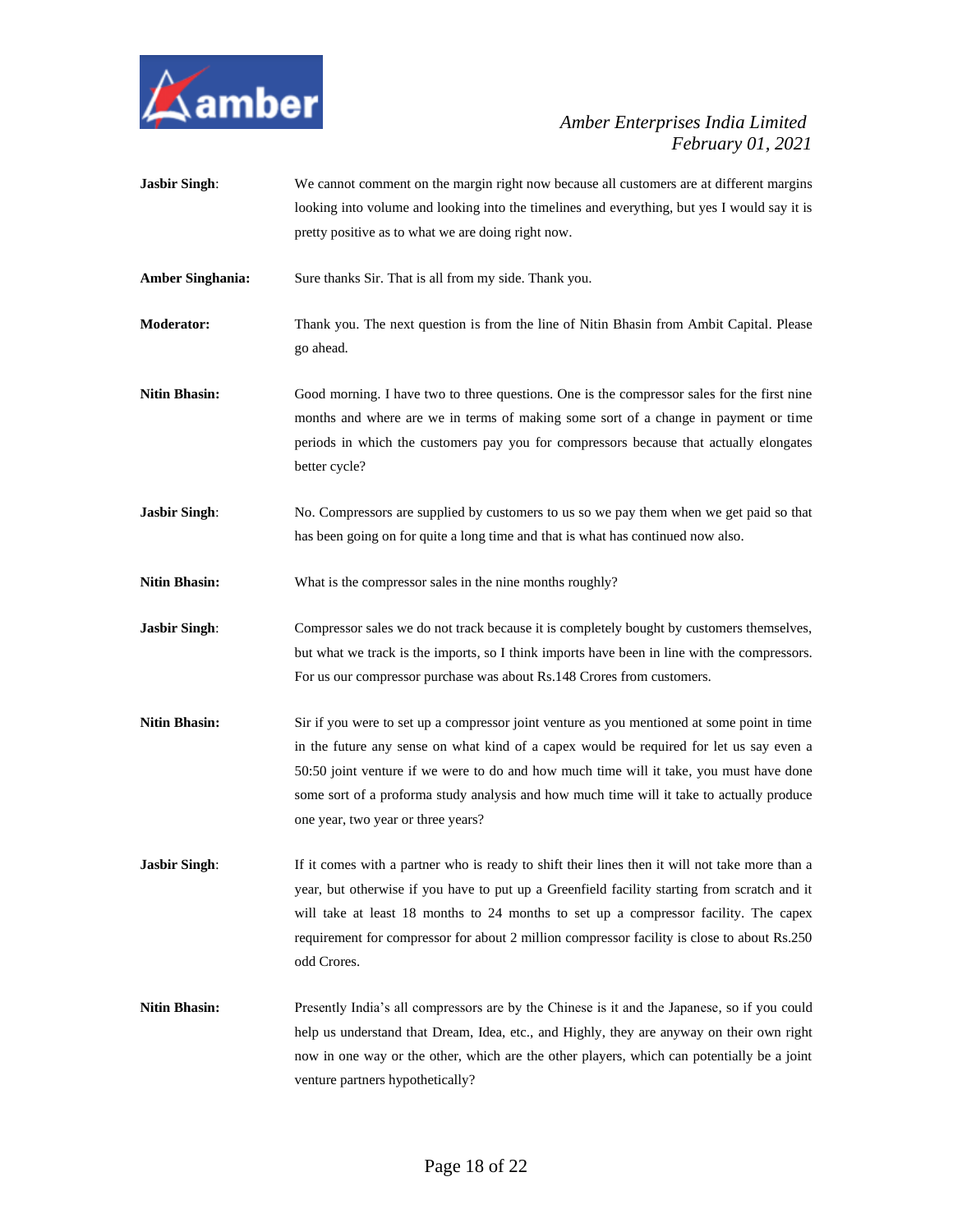

| <b>Jasbir Singh:</b> | It will be very difficult to comment on this question Nitin because you know it is like NDA     |
|----------------------|-------------------------------------------------------------------------------------------------|
|                      | situation, which is signed before you talk on that, but yes I can give you color on how many    |
|                      | manufacturers in the world. There are about eight to nine manufacturers in the world largely    |
|                      | of compressors like Panasonic manufacture compressor on their own, LG does it then we           |
|                      | have Highly, which already is in India, which is a Chinese company, and GMCC, which is          |
|                      | the largest compressor company of room AC in the world that has already come in India.          |
|                      | Then Dream manufactures compressor, Toshiba manufactures compressors, so these are the          |
|                      | compressor manufacturers where you can do some kind of alliance if we feel that we should       |
|                      | come into the compressor plant.                                                                 |
| <b>Nitin Bhasin:</b> | Already Highly, GMCC and Dream have plants or are present in India?                             |
| <b>Jasbir Singh:</b> | No, only GMCC and Highly is present in India in fact the GMCC plant was expected to be          |
|                      | operationalized, but because of this pandemic and visa restrictions I think that is on hold     |
|                      | right now, so currently there is only one manufacturer which is operational which is Highly.    |
| <b>Nitin Bhasin:</b> | The last question would be any break into any other consumer, but I remember one or two         |
|                      | quarters back you were talking about how your dependence on washing machines, etc., for         |
|                      | through motors or for that matter even IL JIN, Ever and possibly could increase, any sense      |
|                      | on any developments around that in your other consumer durables?                                |
| <b>Jasbir Singh:</b> | So we have actually been given a go ahead by Voltas Beko for refrigerator and washing           |
|                      | machine components and then as we have bought Supa plant is going to be next door to            |
|                      | Toshiba facility so there also we will be catering to refrigerator and washing machine          |
|                      | components also in future and in motors yes we have started the washing machine motors,         |
|                      | but we are getting resistance on the costing front because right now there is a disability in   |
|                      | the price point, there are two customers who are ready to handhold us for next two, three       |
|                      | years and if PMPs are announced that will be positive for the motor plant or even in PLI        |
|                      | also we will be able to then crack into those kind of things.                                   |
| <b>Nitin Bhasin:</b> | In washing machine and refrigerator what sort of a per unit cost opportunity do you have        |
|                      | today as per your capabilities?                                                                 |
| <b>Jasbir Singh:</b> | See in washing machine we are supplying washing machine tub assemblies and inverter             |
|                      | PCB boards and also some of the injection molding components so all put together if we          |
|                      | see, I mean, I think we can and motor contributes to a pretty strong bill of material parts, so |
|                      | I think we can cater to at least 25% of what washing machine manufacturing.                     |
| <b>Nitin Bhasin:</b> | Refrigerator?                                                                                   |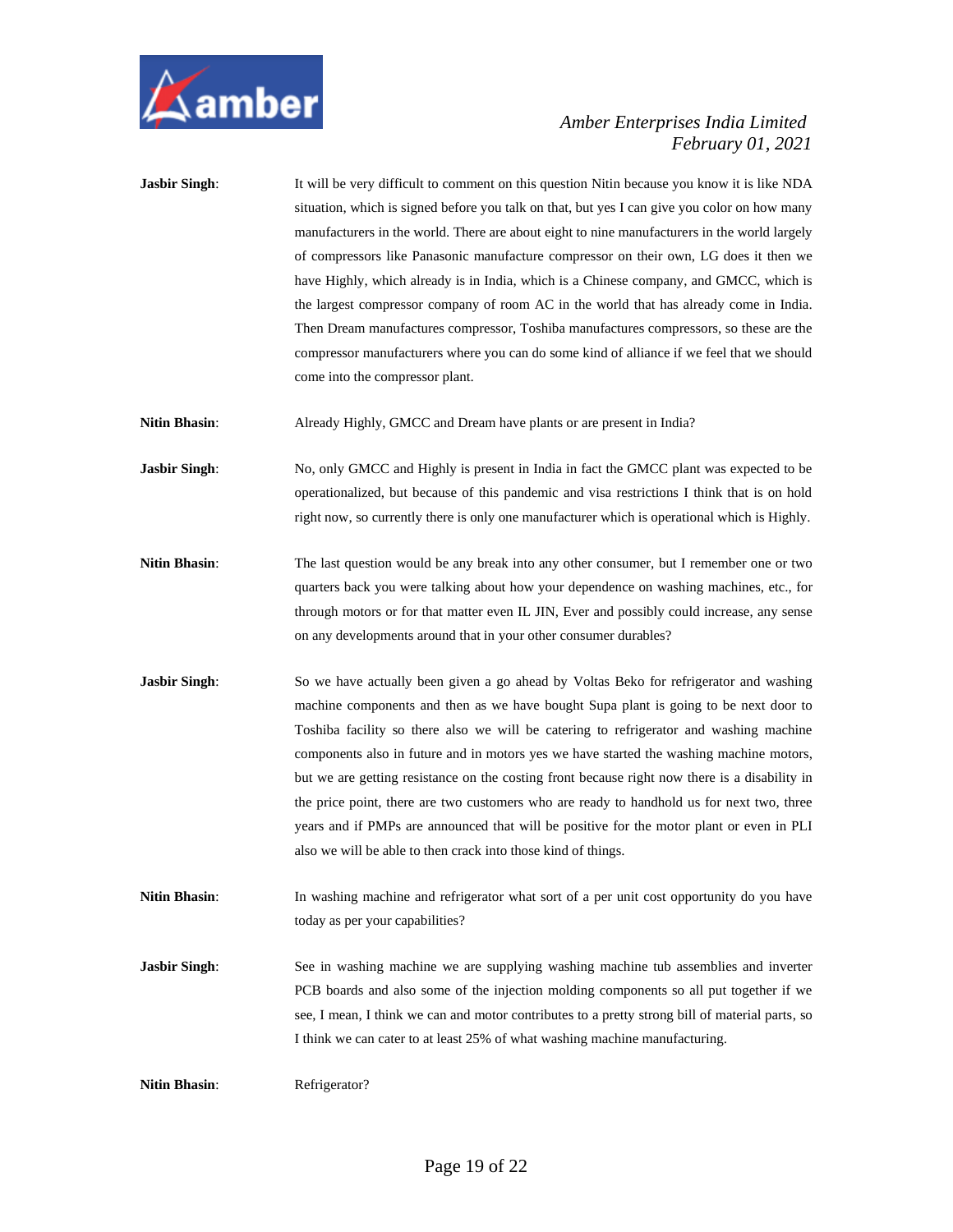

**Jasbir Singh:** Refrigerator again we are into sheet metal, we are into door liner and case liners vacuum foaming and then we are into electronics, so three categories of products which we are into again in tune of 20% to 25%. **Nitin Bhasin:** Right now any dependence in refrigerators anything? **Jasbir Singh:** If you see the revenue mix almost about 20% of revenue is coming from non-AC components which are largely washing machine and refrigerator and microwave ovens. Nitin Bhasin: Today client any one or two like is it Godrej, is it who is it today? **Jasbir Singh:** Refrigerator we are catering to LG, we are catering to Godrej and we are catering to some time we cater to Whirlpool also for the extruded sheets, we are exporting other extruded sheets also and then on washing machine we have clients IFB is our client, Panasonic is our client, then now Voltage Beko has approved us and LG is also working with us in washing machine space. **Nitin Bhasin:** This is largely semi-automatic washing machines right? **Jasbir Singh**: No. Electronics goes for both semi-automatic and top loading. **Nitin Bhasin:** The last one for me in terms of tomorrow later what stops you now because having so much of dependence and clients also why would you not get into let us say our washing machine fully what you are doing with the ACs right now or do you just want to not do it for the next two, three years, you are going to focus on anything? **Jasbir Singh:** No, I think we have quite a good opportunities coming into our own space where we are right now where we belong to so that is going to be a very interesting space in at least for next three, four years so we want to be very focused, we do not want to get into a space where we need to just test waters but we want to be already be more aggressive in our own space giving solutions of comfort cooling products wherever human being needs starting from households to offices to mobility applications and to industrial and commercial applications everything. **Nitin Bhasin**: Great, thanks Jasbir for that. Thank you. **Moderator**: Thank you. The next question is from the line of Lokesh Garg from Credit Suisse. Please go ahead.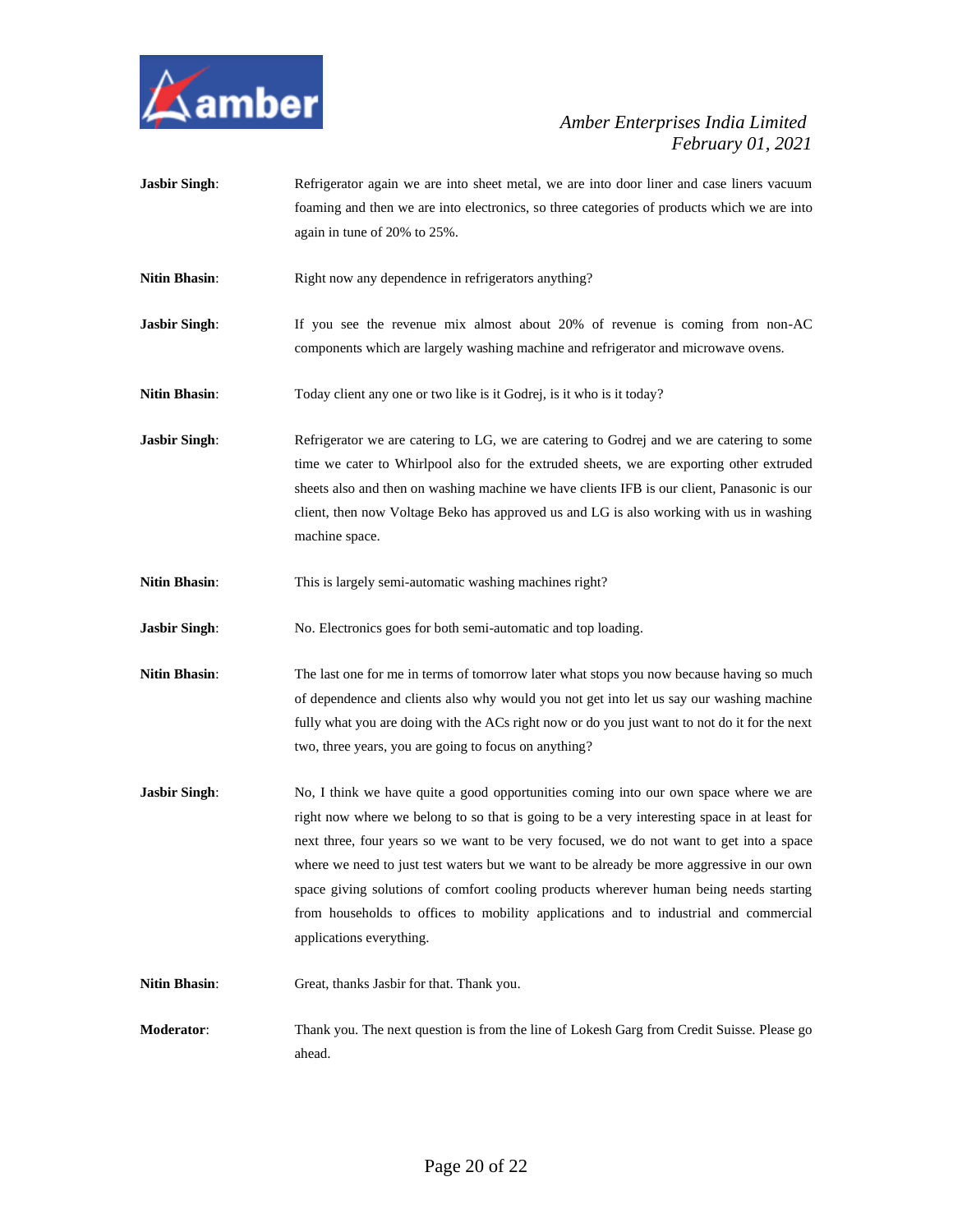

| <b>Lokesh Garg:</b>    | I just wanted to ask you in terms of and some part of this question already got discussed<br>which is IL JIN and Ever capabilities in terms of PCB is quite generic apart from obviously<br>having your own ODM solution for inverter boards for ACs what are other product<br>categories where these PCBs are going and can go if you take outlook of two to three years<br>and where are we in that progress subjectively and in terms of a milestone?                                                                                                                                                             |
|------------------------|----------------------------------------------------------------------------------------------------------------------------------------------------------------------------------------------------------------------------------------------------------------------------------------------------------------------------------------------------------------------------------------------------------------------------------------------------------------------------------------------------------------------------------------------------------------------------------------------------------------------|
| <b>Jasbir Singh:</b>   | Well, we have received a couple of inquiries from networking equipments from CCTV<br>markets industry and fan industry because fan industry is now moving towards inverter<br>fans, so we are looking to address those within IL JIN without doing any capex.                                                                                                                                                                                                                                                                                                                                                        |
| <b>Lokesh Garg:</b>    | What is the proportion of your own designed PCB board that goes today?                                                                                                                                                                                                                                                                                                                                                                                                                                                                                                                                               |
| <b>Jasbir Singh:</b>   | We just started that. It took us about two years to develop our own PCB and we have just<br>done a mass production so I think we will be less than 10% of our revenue right now as far<br>as ODM is concerned, but next two to three years time we should be about 50:50.                                                                                                                                                                                                                                                                                                                                            |
| <b>Lokesh Garg:</b>    | You started a new type of motor I think Nano motors or IC motors in PICL, any success<br>that you have achieved in terms of some customer acceptance, milestones what is the<br>market opportunity either looking at just India for both of these type motors combined<br>together?                                                                                                                                                                                                                                                                                                                                  |
| <b>Jasbir Singh:</b>   | We were not present into indoor motors that has started and indoor motor was largely<br>imported so we have come up with one model right now and another three models are<br>getting developed by June those will also get developed and then that is when where we see<br>BLDC motors playing a big role in the revenue of PICL also.                                                                                                                                                                                                                                                                               |
| <b>Lokesh Garg:</b>    | Okay sure thanks Jasbir.                                                                                                                                                                                                                                                                                                                                                                                                                                                                                                                                                                                             |
| <b>Moderator:</b>      | Thank you. Thank you, the next question is from the line of Aditya Bhartia from Investee.<br>Please go ahead.                                                                                                                                                                                                                                                                                                                                                                                                                                                                                                        |
| <b>Aditya Bhartia:</b> | Sir it has just happened on the PLI scheme if the scheme is in a similar form as mobile<br>phones these incentives may be available on incremental revenues. Now Amber Already<br>has a very strong base with this high market share and revenues does that mean that it will<br>get incentives not only existing revenues, but only on incremental revenues that it can<br>generate and from that perspective from a brand owner's perspective or from a customer's<br>perspective they may get incentives only on a very small proportion of overall business that<br>we get to Amber is that how it may work out? |